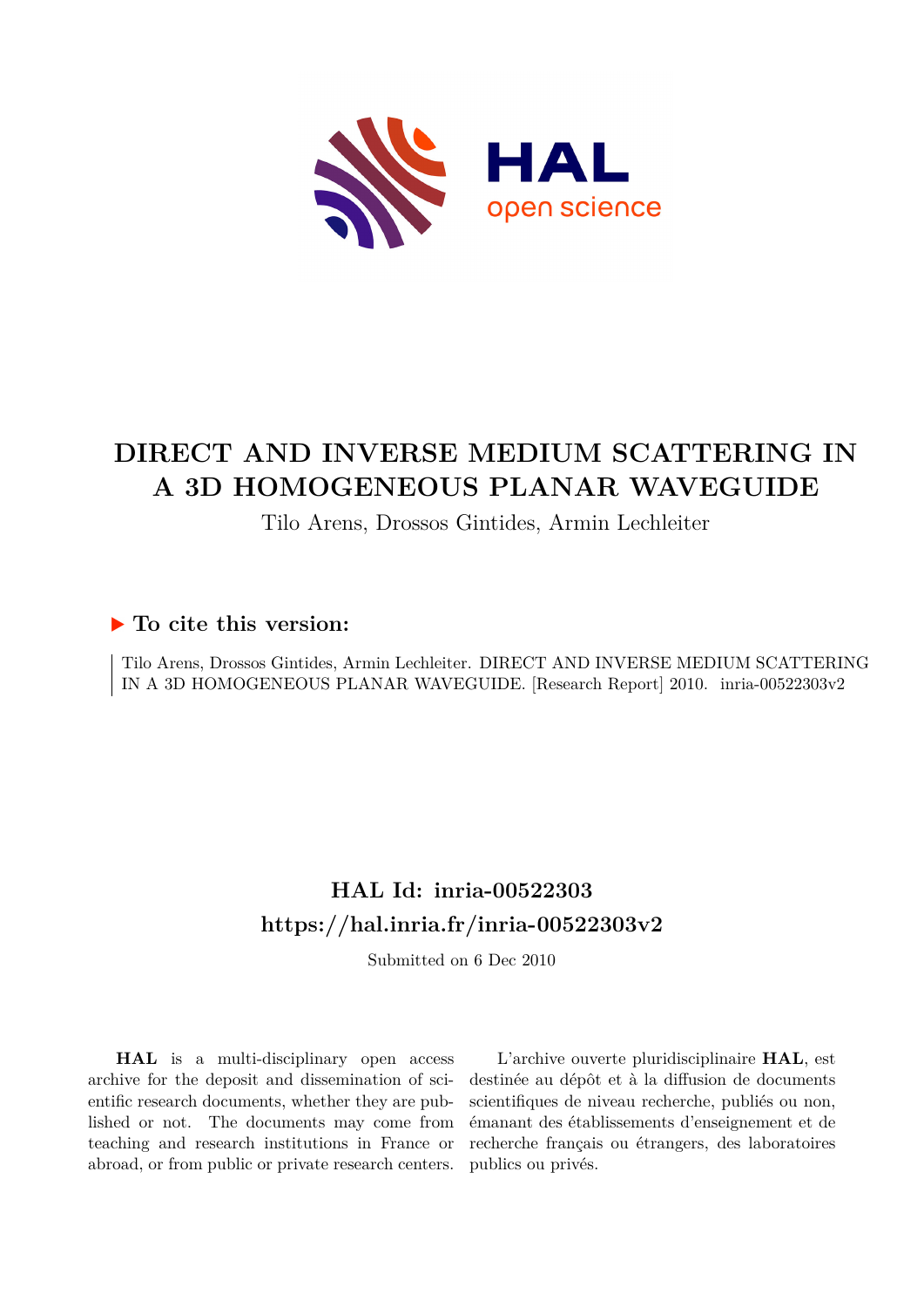### DIRECT AND INVERSE MEDIUM SCATTERING IN A 3D HOMOGENEOUS PLANAR WAVEGUIDE

TILO ARENS∗, DROSSOS GINTIDES† , AND ARMIN LECHLEITER‡

Abstract. Time-harmonic acoustic waves in an ocean of finite height are modeled by the Helmholtz equation inside a layer with suitable boundary conditions. Scattering in this geometry features phenomena unknown in free space: resonances might occur at special frequencies and wave fields consist of partly evanescent modes. Inverse scattering in waveguides hence needs to cope with energy loss and limited aperture data due to the planar geometry. In this paper, we analyze direct wave scattering in a 3D planar waveguide and show that resonance frequencies do not exist for a certain class of bounded penetrable scatterers. More important, we propose the Factorization method for solving inverse scattering problems in the 3D waveguide. This fast inversion method requires near-field data for special incident fields and we rigorously show how to generate this data from standard point sources. Finally, we discuss our theoretical results in the light of numerical examples.

Key words. scattering, inverse scattering, waveguide

AMS subject classifications. 35P25, 45Q05, 65N21, 74J25, 76Q05, 86A05, 86A22

1. Introduction. Linear acoustics in a three-dimensional planar waveguide provides a simple model for the propagation of time-harmonic acoustic waves in the ocean [1,7,27,29]. In this model, waves traveling inside a slab  $\Omega = \{x = (x_1, x_2, x_3)^\top \in \mathbb{R}^3 : |x_1 - x_2| \leq x_1\}$  $\mathbb{R}^3$ :  $0 < x_3 < h$  of height  $h > 0$  are governed by the Helmholtz equation

$$
\Delta u + k^2 n^2 u = 0 \qquad \text{in } \Omega,\tag{1.1}
$$

where  $k > 0$  denotes the wave number and n the index of refraction. On the planar upper and lower boundaries of the waveguide,

$$
\Gamma^+ := \{x \in \mathbb{R}^3 : x_3 = h\}
$$
 and  $\Gamma^- := \{x \in \mathbb{R}^3 : x_3 = 0\},\$ 

 $u$  is supposed to satisfy a Neumann and a Dirichlet boundary condition, respectively,

$$
\frac{\partial u}{\partial x_3} = 0 \quad \text{on } \Gamma^+, \qquad \text{and} \qquad u = 0 \quad \text{on } \Gamma^-. \tag{1.2}
$$

When choosing these boundary conditions for coherence with the literature, see, e.g., [5, 29], we note that the Dirichlet boundary condition models the sea surface, whereas the Neumann boundary condition models the ocean ground.

In our simple model,  $n$  is assumed to be the constant 1 throughout most of the waveguide, i.e. we are dealing with a homogeneous background medium. However, n may differ from this background value and be variable in space inside a bounded domain  $D \subseteq \Omega$ . This model describes sound waves in the sea reasonably well if, e.g., the ocean depth and the water temperature are not too large.

Our primary interest lies in the inverse problem of determining the domain D from knowledge of the scattered field generated by given choices of incident fields. Further, we carefully analyze the direct scattering problems in the waveguide setting

<sup>∗</sup> Institute for Algebra und Geometry, Karlsruhe Institute of Technology (KIT), Karlsruhe, Germany

<sup>†</sup>Department of Mathematics, National Technical University of Athens, Athens, Greece

<sup>‡</sup> INRIA Saclay–Ile-de-France / CMAP, Ecole Polytechnique, Palaiseau, France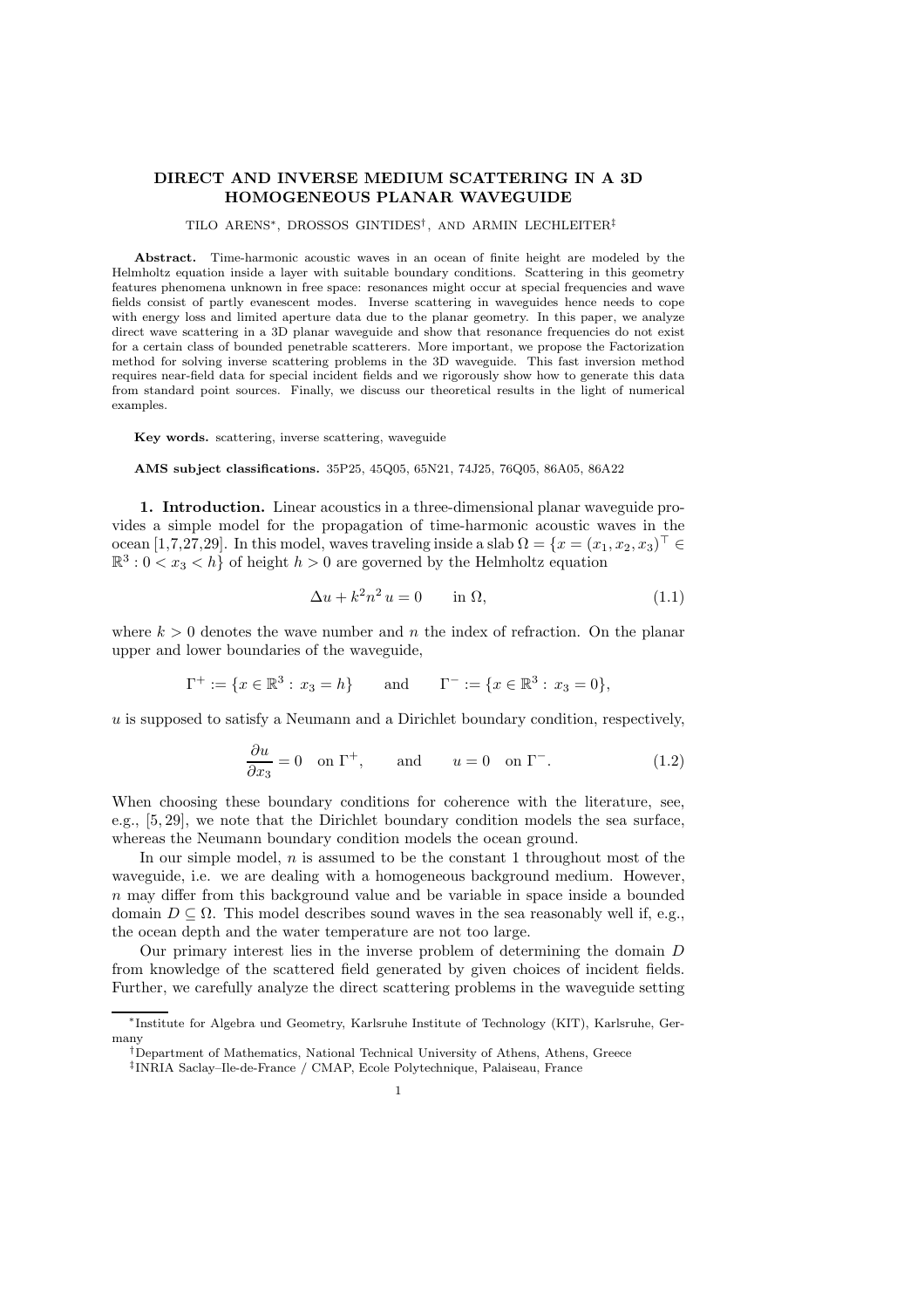and show that uniqueness of solution for all wave numbers is available under special geometric conditions on the penetrable scattering object.

Inverse scattering in waveguides provides several special features that are not present in free-space inverse scattering problems. Part of the information is only present in evanescent fields that are undetectable away from the obstacle for all practical purposes. Due to the planar geometry the available scattering data is always of limited aperture. A large amount of measurement data is hence required for accurate reconstructions. Due to these theoretical challenges and the practical importance of the problem, inverse scattering problems in waveguides have received increasing attention in recent years  $[5, 7, 9-11, 13, 21, 25, 30]$ . The focus in most of these works is the scattering problem for a Dirichlet obstacle in a two-dimensional setting. The inhomogeneous medium scattering problem is considered in a two-dimensional setting in [7] and references given therein, similarly in [9] using a low frequency Born approximation.

Bearing in mind the above-mentioned difficulties, we will propose in this paper a Factorization method [16] for carrying out the reconstruction. The factorization method is a fast reconstruction method that is able to provide estimates for the position and the shape of the scatterer, the quality of these estimates depending of course on the noise level of the data. The method's characterization principle is that a point  $z$  in the waveguide belongs to the support of the inhomogeneity in  $n$  if and only if the field generated by a point source at  $z$  is in the range of a certain linear integral operator defined by the data, termed the *near field operator*. The range of this operator can in turn be characterized by spectral properties. Our numerical examples show feasibility of this inversion method in three dimensions. A related method, the linear sampling method, has been investigated in [6, 30] for a two-dimensional waveguide and impenetrable obstacles. Though the derivation of the linear sampling method may appear simpler in many cases, we note that the Factorization method gives a mathematically exact characterization of the support of the inhomogeneity. Such a result is not available through linear sampling.

Solving an inverse problem requires a good understanding of the underlying direct problem. Hence we will start by describing an appropriate weak formulation of the direct problem and an equivalent formulation as a Lippmann-Schwinger type integral equation in Section 2. Analysis of the direct problem shows that in general uniqueness of solution cannot be expected for all positive wave numbers: there may be a sequence of wave numbers for which uniqueness of solution does not hold. However, under certain geometric conditions imposed on the index of refraction, uniqueness of solution to the direct problem does always hold, as we show in Section 3.

Analysis of the inverse problem under consideration starts in Section 4 where we present the factorization of the near field operator and present the characterization of the inhomogeneity through this factorization. As with characterization of obstacles through near field data in related problems [3], the method requires data for incident fields that are not physical. For a practical implementation, the non-physical sources need to be generated by superpositions of physical fields. Although this has been proposed in various papers [3,15], we present a first analysis of such an approximation using regularization techniques proving uniform approximation of the non-physical by the physical fields. The paper comes to a close with the presentation of numerical examples in Section 6.

2. Variational Solution of the Direct Scattering Problem. We will start this section with some notation used throughout the paper. Recall that the entire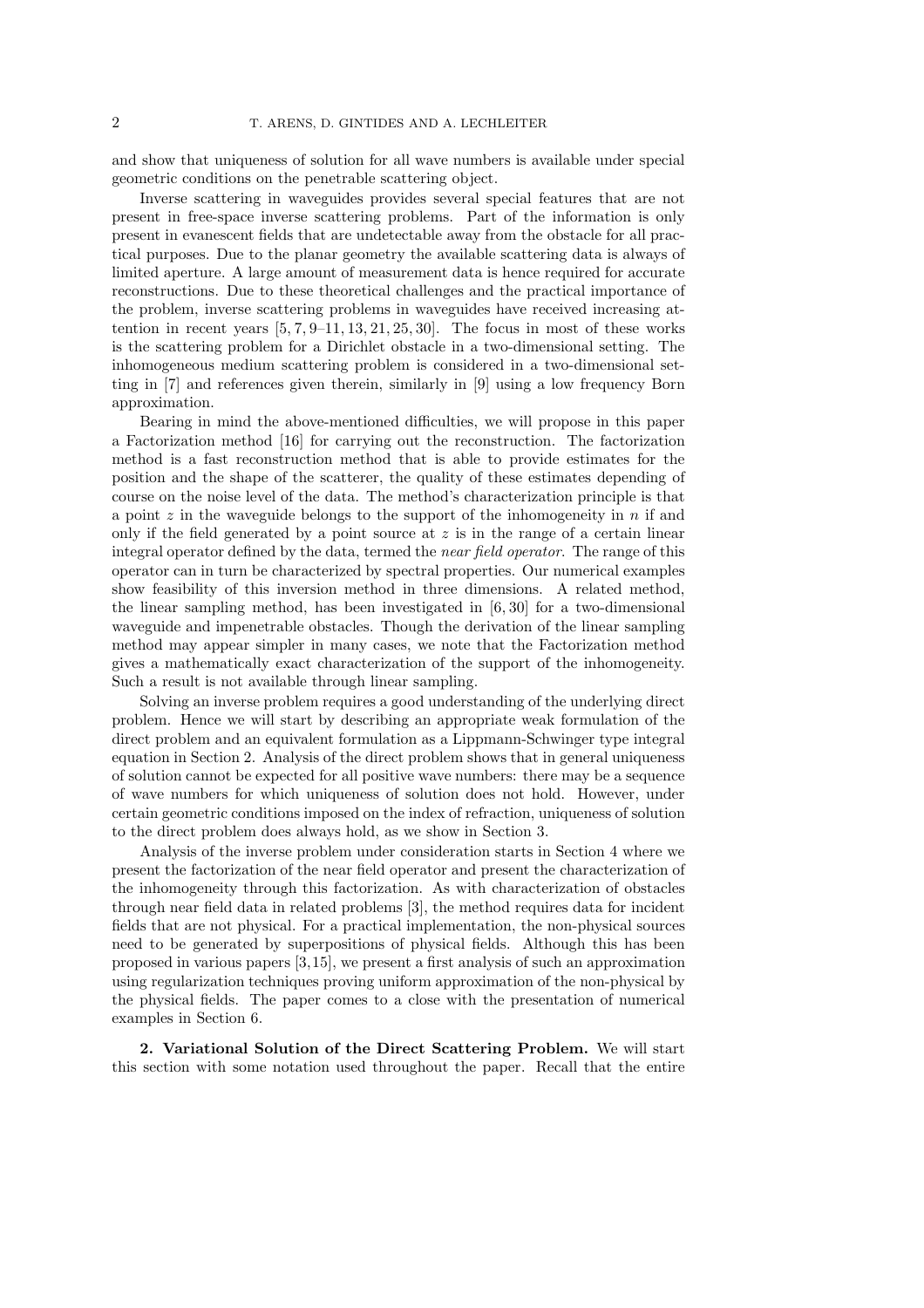waveguide is denoted by  $\Omega$ . The third coordinate axis is defined to be the one orthogonal to the waveguide, and we often combine the first two coordinates, writing

$$
x = (x_1, x_2, x_3)^{\top} = \tilde{x} + (0, 0, x_3)^{\top}, \quad x \in \mathbb{R}^3.
$$

For discussions of the variational formulation of our scattering problem, we will mainly work in the bounded domain  $\Omega_R := \{x \in \Omega : |\tilde{x}|^2 < R^2\}$ , where the radius R is assumed to be large enough such that  $1 + |\tilde{x}|^2 < R^2$  for all x inside the scattering object D. This implies that  $\overline{D}$  is contained in the interior of  $\Omega_R$ . The cylinder

$$
C_R := \{ x \in \Omega : |\tilde{x}|^2 = R^2 \}
$$

denotes the part of the boundary of  $\Omega_R$  that is contained in  $\Omega$ .

In the classical setting of an acoustic medium scattering problem the total field  $u$  is assumed to satisfy the Helmholtz equation (1.1). We will assume throughout the paper that the space dependent refractive index  $n^2$  has positive real part,  $\text{Re}(n^2(x)) > 0$ ,  $x \in \Omega$ , and non-negative imaginary part,  $\text{Im}(n^2(x)) \geq 0$ ,  $x \in \Omega$ . Some results presented are for the specific case  $\text{Im}(n^2(x)) = 0$ . Moreover, we require the field u and its normal derivative to be continuous over interfaces where  $n^2$  jumps. The closure of the scatterer  $D \subset \Omega$  is defined as the support of the contrast  $q = n^2 - 1$ . The set  $D$  is assumed to be a bounded Lipschitz domain with connected complement. In general, we do not require any regularity of  $n \in L^{\infty}(\Omega)$  other than boundedness and measurability.

The incident field  $u^i$  is assumed to satisfy the Helmholtz equation for constant refractive index,  $\Delta u^i + k^2 u^i = 0$  in  $\Omega$ , subject to the boundary conditions (1.2). The direct scattering problem is then to find the total field u subject to  $(1.1)$ ,  $(1.2)$ , such that  $u^s := u - u^i$  satisfies additionally a radiation condition. In the case of a waveguide problem, the radiation condition is usually obtained [11] by carrying out a separation of variables in  $\tilde{x}$  and  $x_3$ , leading to a series expression

$$
u^{s}(x) = \sum_{m=1}^{\infty} \sin(\alpha_m x_3) u_m(\tilde{x}) \quad \text{for } x \in \Omega \setminus \Omega_R,
$$
 (2.1)

with  $\alpha_m := (2m-1)\pi/(2h)$ . The modes  $u_m$  are required to satisfy the two-dimensional Helmholtz equation

$$
\Delta u_m + k_m^2 u_m = 0 \qquad |\tilde{x}| > R, \qquad \text{with } k_m := \sqrt{k^2 - \alpha_m^2}, \tag{2.2}
$$

and the Sommerfeld radiation condition

$$
\lim_{r \to \infty} r^{1/2} \left( \frac{\partial u_m}{\partial r} - i k_m u_m \right) = 0, \quad \text{where } r := |\tilde{x}|,
$$
\n(2.3)

uniformly for all directions  $\tilde{x}/r$ . The modal wave numbers  $k_m$  are only real for a finite number of values of m, say  $m \leq M(k)$ . These values correspond to modal frequencies of the waveguide. For  $m > M(k)$ , the wave numbers  $k_m$  are purely imaginary and correspond to exponentially decaying modes. The case  $k_m = 0$  for some  $m \in \mathbb{N}$ corresponds to an exceptional frequency. In the sequel we always assume that

the wave number k is such that 
$$
k_m \neq 0
$$
 for all  $m \in \mathbb{N}$ . (2.4)

Solutions to the waveguide scattering problem  $(1.1)-(2.1)$  are in the sequel understood in a variational sense and found using a variational formulation in  $W :=$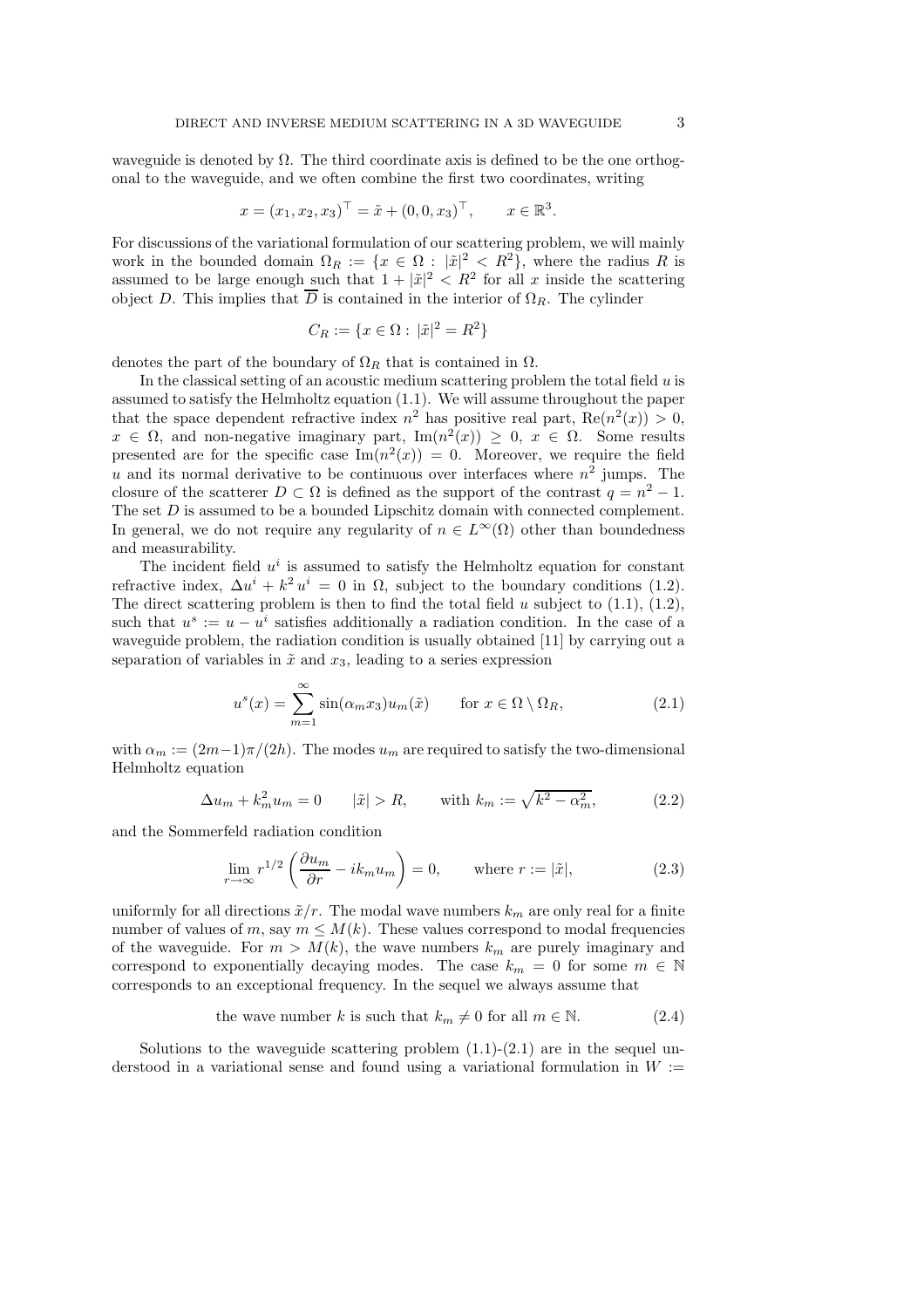${v \in H^1(\Omega_R) : v|_{\Gamma_-} = 0}.$  To incorporate the radiation condition in the variational formulation we rely on a so-called Dirichlet-to-Neumann operator Λ constructed and analyzed in [2]. The trace space of W on  $C_R$ , a closed subspace of  $H^{1/2}(C_R)$  is denoted by V, and we set V' to be the dual of V for the inner product of  $L^2(C_R)$ . The boundary and radiation conditions (1.2) and (2.3) lead to a series representation of any solution  $u \in H^1_{loc}(\Omega \setminus \Omega_R)$  that satisfies the radiation conditions (2.3),

$$
u(x) = \sum_{m=1}^{\infty} \sum_{l \in \mathbb{Z}} U_l^m H_l^{(1)}(k_m r) \exp(il\varphi) \sin(\alpha_m x_3), \qquad (2.5)
$$

for cylindrical coordinates  $x = (r \cos \varphi, r \sin \varphi, x_3)^\top \in \Omega_R$ , where  $H_l^{(1)}$  $\ell_l^{(1)}$  denotes the Hankel function of the first kind and of order  $l$  and  $U_l^m$  are the Fourier coefficients of  $u|_{C_R}$ , defined as  $U_l^m = \sqrt{\pi/(hR)} \int_{C_R} u \exp(-il\varphi) \sin(\alpha_m x_3) ds$  for  $m \in \mathbb{N}, l \in \mathbb{Z}$ . From the representation (2.5), the normal derivative of u on  $C_R$  can be computed,

$$
\frac{\partial u}{\partial r}(x) = \sum_{m=1}^{\infty} \sum_{l \in \mathbb{Z}} k_m U_l^m H_l^{(1)'}(k_m R) \exp(il\varphi) \sin(\alpha_m x_3), \quad x \in C_R.
$$

Therefore we set, for  $u \in V$  with Fourier coefficients  $U_l^m$ ,

$$
\Lambda u(x) := \sum_{\substack{m=1 \ \alpha m \neq k}}^{\infty} \sum_{l \in \mathbb{Z}} k_m U_l^m \, \frac{H_l^{(1)'}(k_m R)}{H_l^{(1)}(k_m R)} \, \exp(il\varphi) \, \sin(\alpha_m x_3). \tag{2.6}
$$

The following lemma is proved in Section 2 of [2].

LEMMA 2.1. *Suppose*  $k > 0$  *such that* (2.4) *is satisfied. The Dirichlet-to-Neumann operator* Λ *defined in* (2.6) *is a bounded operator from* V *to* V ′ *for all*  $k > 0$ *. Moreover, there is*  $C = C(k) > 0$  *such that for all*  $u \in V$  *there holds* 

$$
-\operatorname{Re}\left(\int_{C_R} \overline{u} \Lambda u \, ds\right) \ge -C \|u\|_{L^2(C_R)}^2, \qquad u \in V.
$$

*Finally, there is a neighborhood*  $U \subset \mathbb{C}$  *of* k *such that*  $\Lambda$  *is an analytic operator-valued function of the wave number in* U*.*

Using the Dirichlet-to-Neumann operator  $\Lambda$ , the variational formulation for the scattered field  $u^s = u - u^i$  is as follows: Find  $u^s \in W$  such that, for all  $v \in W$ ,

$$
\mathcal{B}(u^s, v) := \int_{\Omega_R} \left( \nabla u^s \cdot \nabla \overline{v} - k^2 n^2 u^s \overline{v} \right) dx - \int_{C_R} \overline{v} \Lambda u^s ds = k^2 \int_{\Omega_R} q u^i \overline{v} dx. \quad (2.7)
$$

PROBLEM 2.2. *Given an incident field*  $u^i$  satisfying  $\Delta u^i + k^2 u^i = 0$  in  $\Omega$  and (1.2), *find*  $u^s \in W$  *such that* (2.7) *holds for all*  $v \in W$ *.* 

Due to Lemma 2.1, the form  $\beta$  satisfies a Gårding inequality, implying by the Fredholm alternative that the variational problem is solvable whenever there is at most one solution.

THEOREM 2.3. Suppose that  $\text{Im}(n^2) > 0$  in some non-empty open subset of D. Then the scattering problem 2.2 is uniquely solvable for any incident field  $u^i$ .

The theorem follows by setting  $v = u^s$  in (2.7) and taking the imaginary part. In the proof of Lemmas 4.3 in [2] the estimate  $\text{Im}\left(\int_{C_R} \overline{u^s} \Lambda u^s ds\right) \geq 0$  is shown. Hence  $u^s = 0$  allmost everywhere in D and by unique continuation in  $\Omega_R$  follows.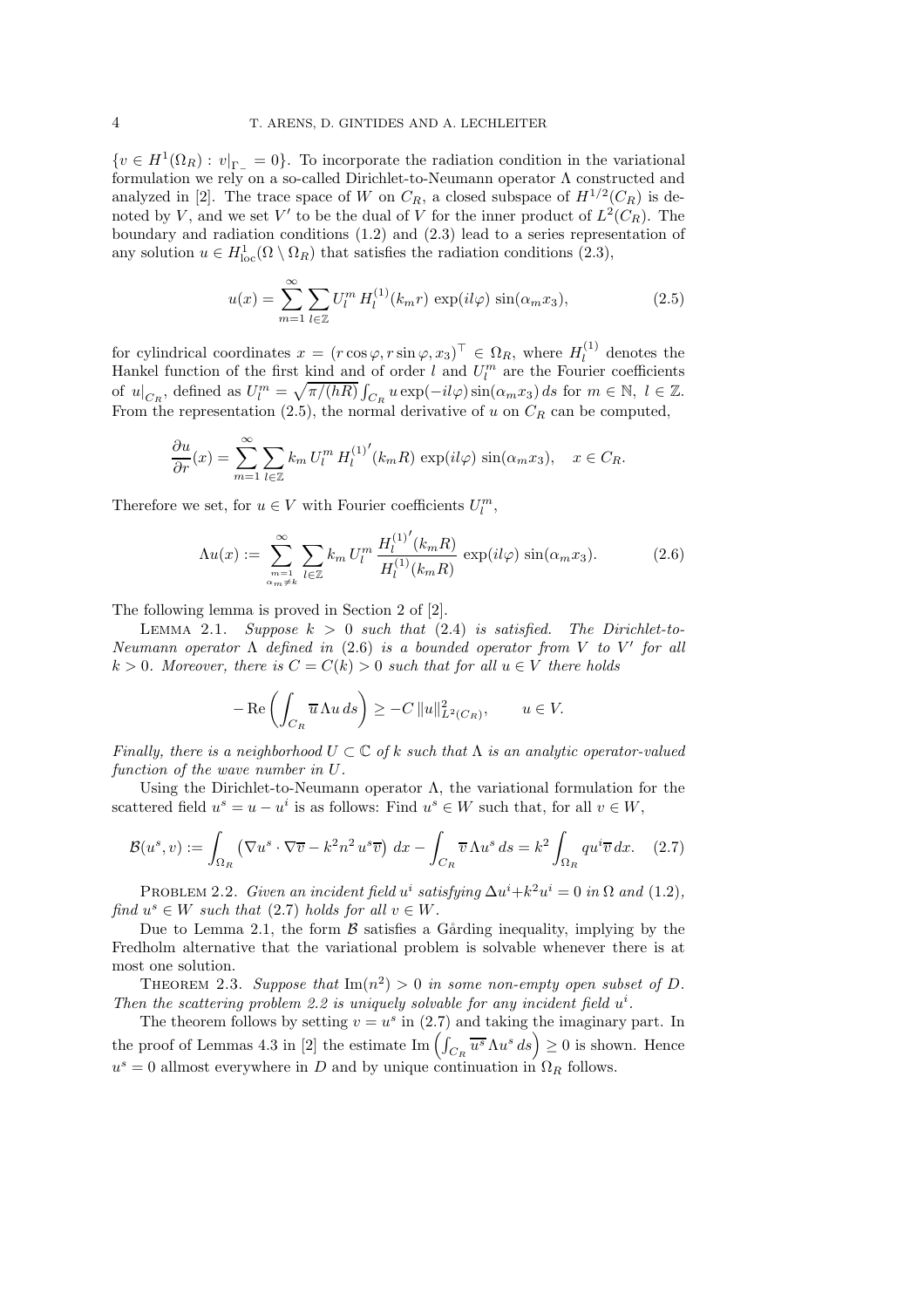The case of real index of refraction  $n$  is much more difficult to treat and nonuniqueness phenomena might occur. Due to the analyticity properties of the Dirichletto-Neumann map mentioned in Lemma 2.1, analytic Fredholm theory [12, Theorem I.5.1] may be used to treat this case. It turns out that the variational problem 2.2 is uniquely solvable for all but possibly a discrete set of wave numbers that accumulate at most at infinity. We announce this result in the following theorem, that can be shown by arguments analogous to those provided in [2].

Theorem 2.4. *The medium scattering problem 2.2 is uniquely solvable for any incident field*  $u^i$  except possibly for a sequence of real wave numbers  $(k^{(j)})$  such that  $k^{(j)} \to \infty \ (j \to \infty)$ .

We continue by developing an integral formulation for the direct problem based on a volume potential defined in  $D$ , complementing the variational approach discussed above. In our later discussion of the Factorization method for the inverse problem, we require this integral equation formulation since it provides an analytic way to describe solution operators. The volume potential we consider here relies on the Green's function for the waveguide  $\Omega$  with respect to the Dirichlet boundary condition on the bottom  $\Gamma^-$  and the Neumann condition on  $\Gamma^+$ . We denote this Green's function by  $G(\cdot, \cdot)$ , defined on  $\Omega \times \Omega \setminus \{(x, x) : x \in \Omega\}$ . The following representation of G is given in [1],

$$
G(x,y) = \frac{i}{2h} \sum_{m=1}^{\infty} \sin(\alpha_m x_3) \sin(\alpha_m y_3) H_0^{(1)}(k_m|\tilde{x} - \tilde{y}|), \quad x, y \in \Omega, \quad \tilde{x} \neq \tilde{y}. \tag{2.8}
$$

An equivalent representation of the Green's function in  $D$  can be derived via the method of images,

$$
G(x,y) = \frac{1}{4\pi} \sum_{m=-\infty}^{+\infty} (-1)^m \left\{ \frac{e^{ik|x-y_m|}}{|x-y_m|} - \frac{e^{ik|x-y_m'|}}{|x-y_m'|} \right\}
$$
(2.9)

where the source image points are given by

$$
y_m = (y_1, y_2, y_3)^{\top} + (0, 0, 2mh)
$$
 and  $y'_m = (y_1, y_2, -y_3) + (0, 0, 2mh)$ ,  $m \in \mathbb{Z}$ .

From (2.9) it is obvious that  $G(\cdot, \cdot)$  can be written as the superposition of the fundamental solution  $\Phi(x-y) = e^{ik|x-y|}/(4\pi |x-y|)$  of the Helmholtz equation in free space and an analytic function  $\tilde{G}(\cdot, \cdot)$  that is,

$$
G(x,y) = \frac{1}{4\pi} \frac{e^{ik|x-y|}}{|x-y|} + \tilde{G}(x,y), \quad x \neq y \in \Omega.
$$
 (2.10)

Consequently, the mapping properties of the volume potential

$$
\mathcal{V}f = \int_D G(\cdot,y)f(y)\,dy
$$

are the same as for the volume potential with kernel Φ. From the first two sections of [22, Chapter 6] we infer that  $V$  is a bounded operator from  $L^2(D)$  into  $H^2_{loc}(\Omega)$ . Moreover, the fact that  $G(\cdot, \cdot)$  is a Green's function for the boundary conditions (1.2) implies that  $u = Vf$  belongs to  $H^2_{loc}(\Omega)$  for  $f \in L^2(D)$ , it solves the inhomogeneous Helmholtz equation  $\Delta u + k^2 u = -f$  in  $\Omega$  subject to the boundary conditions (1.2), and it satisfies the radiation conditions  $(2.1)$ . In this last equation, we understand f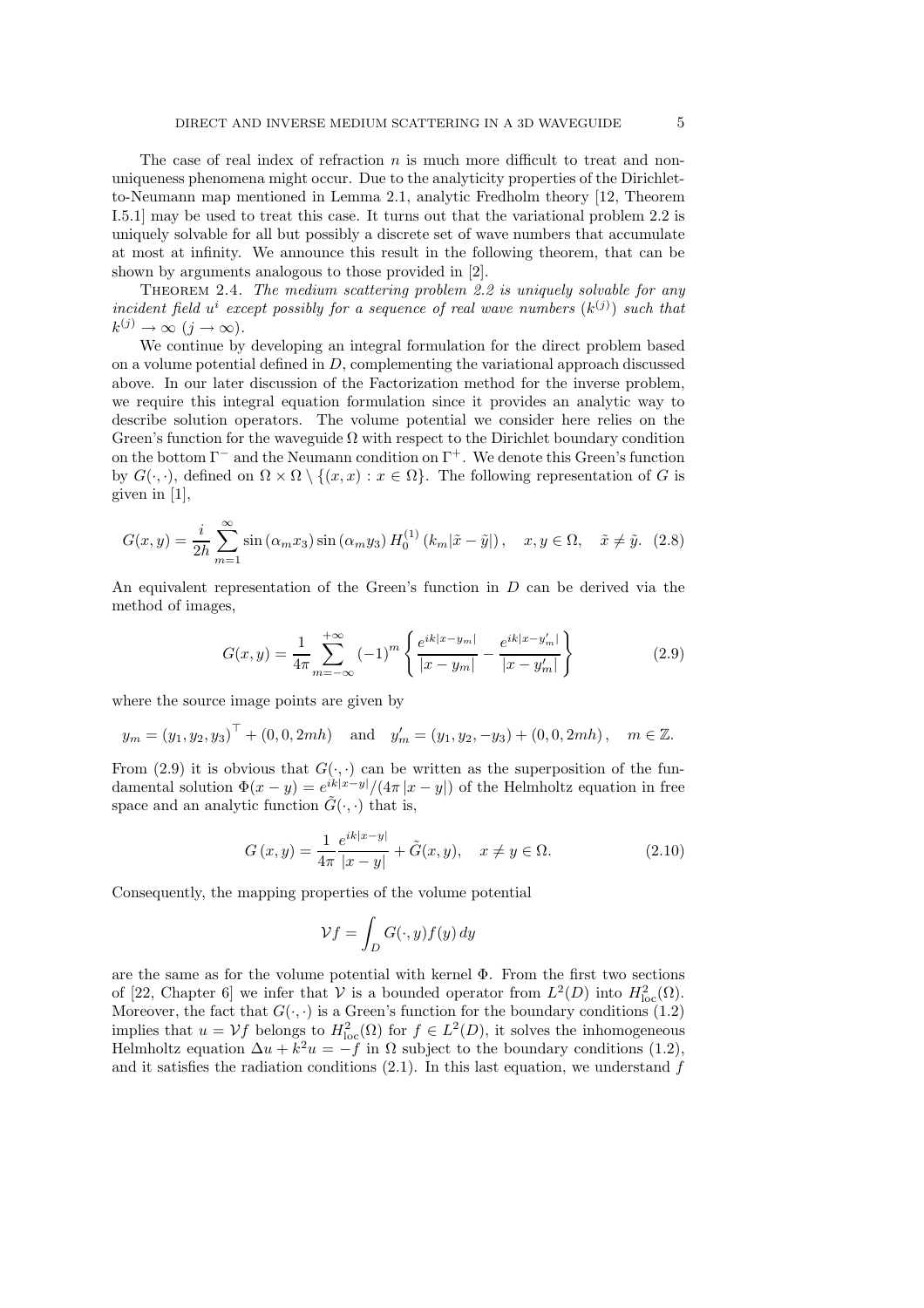to be extended by zero outside of  $D$ , a convention which we will also use in some of the later equations.

Due to these properties of the volume potential  $\mathcal V$ , the *Lippmann-Schwinger integral equation* provides an alternative tool to solve the medium scattering problem 2.2. Even more generally, let us seek a solution  $u \in H^2_{loc}$  of the following *source problem* in Ω,

$$
\Delta u + k^2 n^2 u = -k^2 q f, \qquad f \in L^2(D), \tag{2.11}
$$

together with the waveguide boundary conditions (1.2) and the radiation condition (2.1). Here we used again the medium's contrast  $q = n^2 - 1$  that vanishes outside D. For  $f = u^i\vert_D$  a solution to this problem provides a scattered field  $u^s$  to the waveguide scattering problem 2.2.

Using Green's third identity  $[22,$  Theorem 6.10], one finds that a solution u to the source problem (2.11) satisfies the Lippmann-Schwinger integral equation

$$
u|_{D} = k^{2} \int_{D} G(\cdot, y)q(y)u(y) dy + k^{2} \int_{D} G(\cdot, y)q(y)f(y) dy \quad \text{in } D.
$$
 (2.12)

If  $u \in L^2(D)$  solves (2.12) then the right hand side of the equation defines an extension of u to the entire waveguide  $\Omega$ . The mapping properties of the volume potential  $\mathcal V$  imply that this extension is twice weakly differentiable. Since G is the waveguide Green's function the extension moreover solves the source problem (2.11). Thus, the variational approach to the scattering problem (or to the source problem) is equivalent to the integral equation approach. Furthermore, any solution to the scattering problem (2.7) belongs to  $H^2_{\text{loc}}(\Omega)$ .

Writing the Lippmann-Schwinger equation (2.12) in the form

$$
u - k2 V(qu) = k2 V(qf) \qquad \text{in } L2(D), \tag{2.13}
$$

shows that we can apply the Riesz theory [17] to prove solvability of (2.13). In particular, existence and stability of a solution follow from uniqueness. However, for  $f = 0$ , the solution also solves the scattering problem 2.2 for  $u^i = 0$ . Hence, under any of the conditions given in Theorems 2.3 and 2.4,  $(2.13)$  is uniquely solvable in  $H<sup>2</sup>(D)$ for  $f \in L^2(D)$ . Additionally, Corollary 3.3 below provides geometric conditions on q for uniqueness of (2.13).

3. Conditions on  $n$  for Uniqueness of the Direct Scattering Problem. The existence theory of the previous section does not exclude non-uniqueness or resonance phenomena that might possibly occur at a discrete set of wave numbers for purely real index of refraction  $n^2$ . In general this result is optimal due to nonuniqueness examples for waveguide scattering problems [23]. However, special classes of penetrable scattering objects do not feature resonances at any frequency. This is due to a Rellich identity and the asymptotic behavior of solutions of the homogeneous problem. The integral identities we use go back to Rellich [26]. They have been applied, e.g., to obtain frequency-dependent bounds for scattering problems in [8], and for existence and uniqueness theory for periodic surface scattering [4] and impenetrable obstacle scattering in waveguides [2].

The next lemma proves that any solution and its first derivatives of the homogeneous scattering problem are exponentially decaying as the distance from the  $x_3$  axes increases.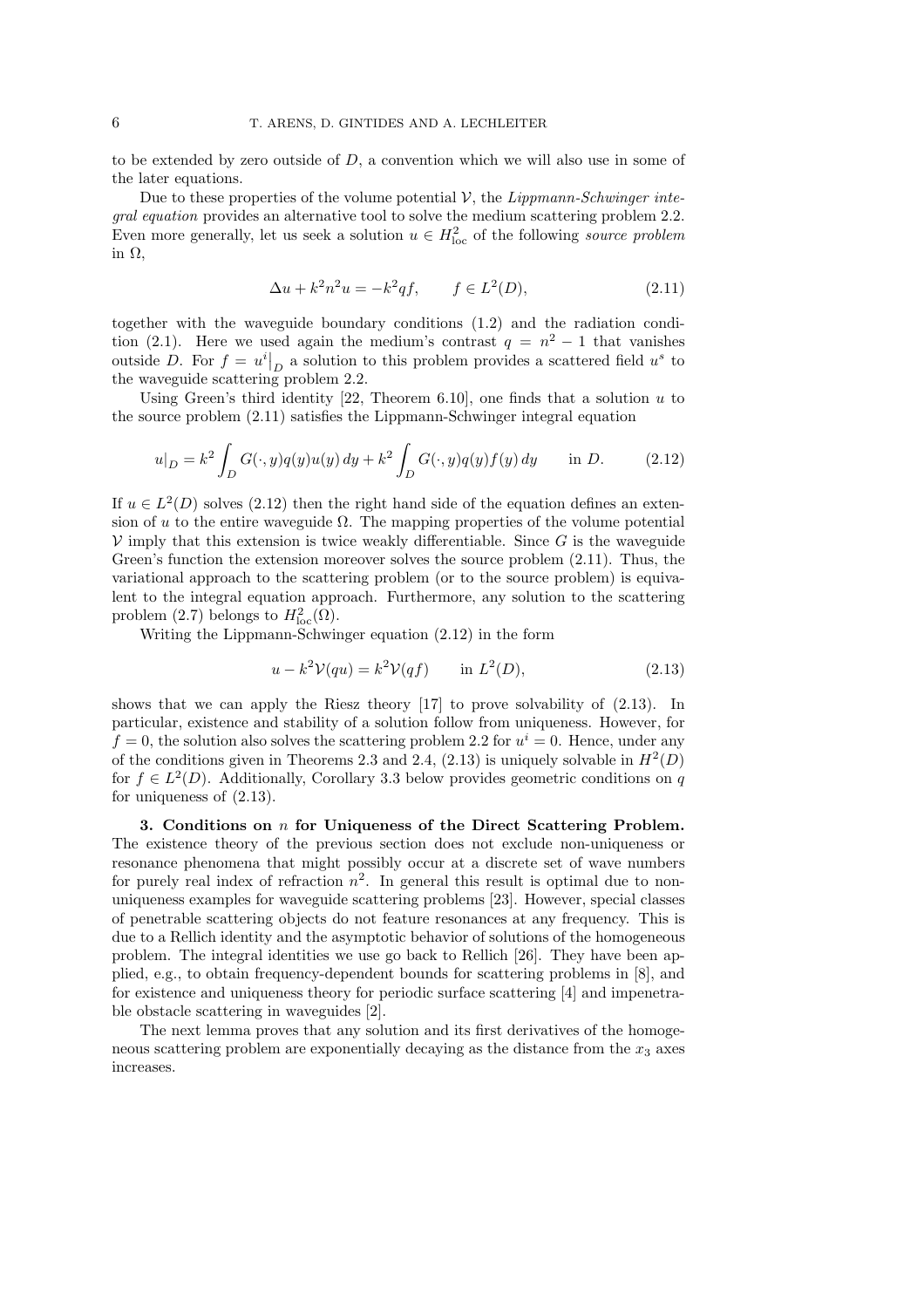LEMMA 3.1. Let  $\text{Im}(n^2) = 0$ . Assume that  $u \in W$  is such that  $\mathcal{B}(u, v) = 0$  for *all*  $v \in W$ *. We extend u uniquely by* (2.5) *to a radiating solution of the Helmholtz equation in all of*  $\Omega$ *. Then there exist constants*  $C, c > 0$  *such that* 

$$
|u(x)| + |\nabla u(x)| \le Ce^{-c|\tilde{x}|}, \qquad |\tilde{x}| > R.
$$

The proof is similar to the proof of [2, Lemma 4.3]. Next we present several Rellich type identities that are the key step for proving uniqueness of solution to the waveguide scattering problem under additional conditions. These identities involve integrals containing derivatives of the contrast  $q = n^2 - 1$ . Since we suppose  $q \in L^{\infty}(\Omega_R)$  these derivatives have to be understood in a distributional sense, i.e.,

$$
\int_{\Omega_R} \frac{\partial q}{\partial x_j} v \, dx := -\int_{\Omega_R} q \, \frac{\partial v}{\partial x_j} \, dx \quad \text{for } v \in C^\infty(\Omega_R), \, j = 1, 2.
$$

There arise no boundary terms when applying the divergence theorem since the support of q does not touch the cylinder  $C_R$  and the components  $\nu_i$  of the normal vector satisfy  $\nu_i = 0, j = 1, 2,$  on  $\Gamma^{\pm}$ . The right-hand side in the latter definition can be continuously extended to  $v \in W^{1,1}(\Omega_R)$ , that is, the derivatives of q are well-defined as elements in the dual of  $W^{1,1}(\Omega_R)$ . We moreover introduce the following short hand notation: For  $x \in \Omega$  and for a differentiable function u, we write

$$
\tilde{x} = (x_1, x_2, 0)^{\top}
$$
 and  $\tilde{\nabla} u = (\partial u / \partial x_1, \partial u / \partial x_2, 0)^{\top}.$ 

LEMMA 3.2 (Rellich identity). *Assume that*  $n^2 \in L^{\infty}(\Omega_R)$  *with*  $\text{Im}(n^2) = 0$ . Let  $u \in W \cap H^2(\Omega_R)$  *be a solution of*  $\Delta u + k^2 n^2 u = 0$  *and*  $\partial u / \partial \nu = 0$  *on*  $\Gamma_R^+$ *. Then, for*  $q = n^2 - 1$ , and  $j = 1, 2$ , the following identity holds,

$$
k^{2} \int_{\Omega_{R}} x_{j} \frac{\partial q}{\partial x_{j}} |u|^{2} dx + 2 \int_{\Omega_{R}} \left| \frac{\partial u}{\partial x_{j}} \right|^{2} dx
$$
  
= 
$$
\int_{C_{R}} \left[ x_{j} \nu_{j} \left( k^{2} |u|^{2} - |\nabla u|^{2} \right) + 2x_{j} \operatorname{Re} \left( \frac{\partial u}{\partial x_{j}} \frac{\partial \overline{u}}{\partial \nu} \right) + \overline{u} \frac{\partial u}{\partial \nu} \right] ds.
$$
 (3.1)

*Proof*. An application of Green's first identity implies

$$
\int_{\Omega_R} x_1 \frac{\partial u}{\partial x_1} \Delta \overline{u} \, dx = -\int_{\Omega_R} \nabla \left( x_1 \frac{\partial u}{\partial x_1} \right) \cdot \nabla \overline{u} \, dx + \int_{C_R} x_1 \frac{\partial u}{\partial x_1} \frac{\partial \overline{u}}{\partial \nu} \, ds
$$
\n
$$
= -\int_{\Omega_R} \left( \left| \frac{\partial u}{\partial x_1} \right|^2 + x_1 \nabla \left( \frac{\partial u}{\partial x_1} \right) \cdot \nabla \overline{u} \right) \, dx + \int_{C_R} x_1 \frac{\partial u}{\partial x_1} \frac{\partial \overline{u}}{\partial \nu} \, ds.
$$

Note that the integrals over the boundaries  $\Gamma^{\pm}$  appearing after Green's identity drop out due to the waveguide boundary conditions:  $\partial u/\partial \nu = 0$  on  $\Gamma^+$  and  $\partial u/\partial x_1 = 0$ on Γ<sup>−</sup>. By simple differentiation we get

$$
\frac{\partial}{\partial x_1} |\nabla u|^2 = 2 \operatorname{Re} \left( \nabla u \cdot \nabla \frac{\partial \overline{u}}{\partial x_1} \right) = 2 \operatorname{Re} \left( \nabla \frac{\partial u}{\partial x_1} \cdot \nabla \overline{u} \right).
$$

Therefore

$$
2 \operatorname{Re} \int_{\Omega_R} x_1 \frac{\partial u}{\partial x_1} \Delta \overline{u} \, dx = - \int_{\Omega_R} \left( 2 \left| \frac{\partial u}{\partial x_1} \right|^2 + x_1 \frac{\partial |\nabla u|^2}{\partial x_1} \right) \, dx + 2 \operatorname{Re} \int_{C_R} x_1 \frac{\partial u}{\partial x_1} \frac{\partial \overline{u}}{\partial \nu} \, ds
$$
  
= 
$$
\int_{\Omega_R} \left( -2 \left| \frac{\partial u}{\partial x_1} \right|^2 + |\nabla u|^2 \right) \, dx + \int_{C_R} \left[ -x_1 |\nabla u|^2 \, \nu_1 + 2x_1 \operatorname{Re} \left( \frac{\partial u}{\partial x_1} \frac{\partial \overline{u}}{\partial \nu} \right) \right] \, ds.
$$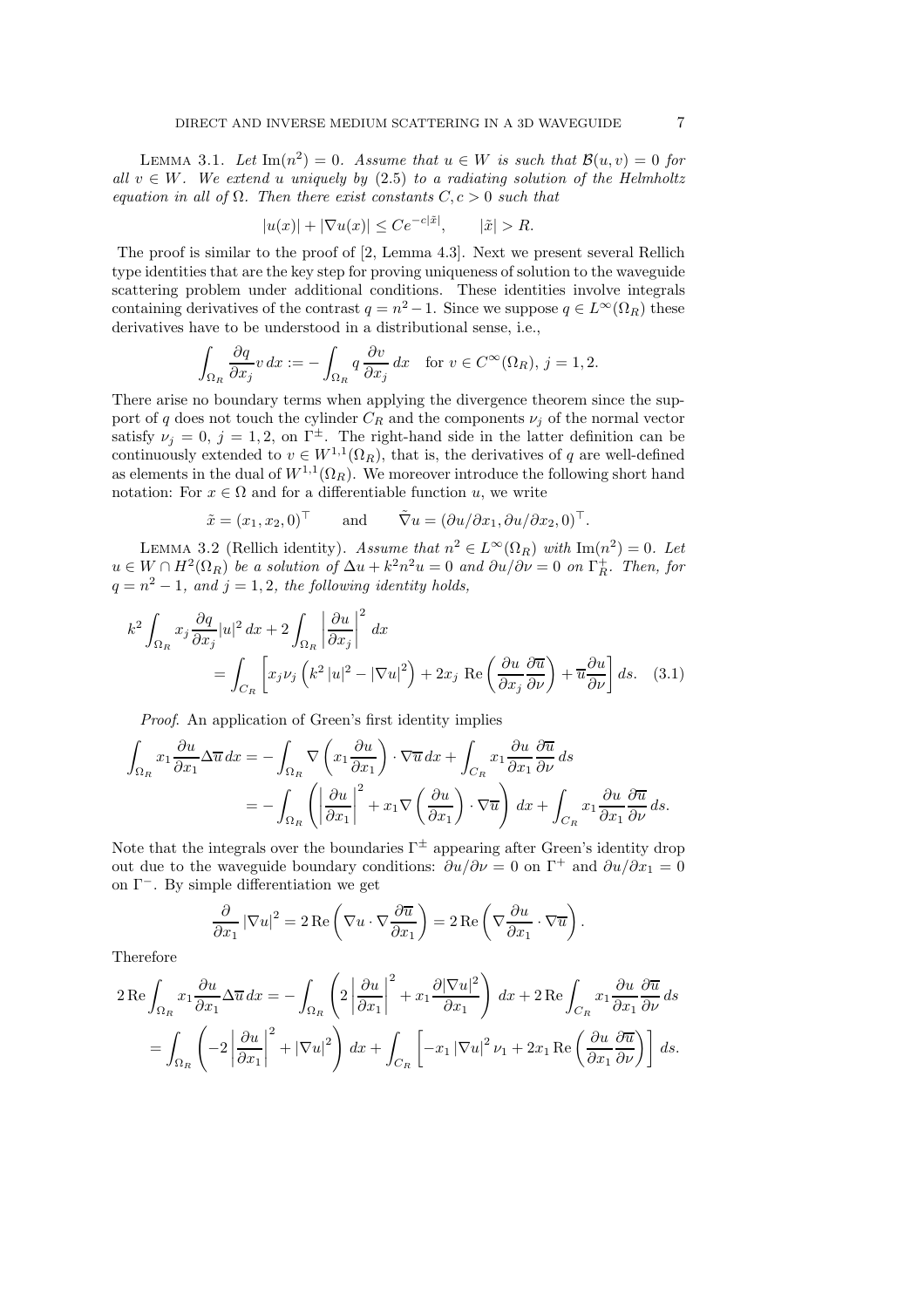On the other hand, from the equation  $\Delta u + k^2 n^2 u = 0$ , which holds in  $L^2(\Omega_R)$  since  $u \in H^2(\Omega_R)$ , we derive the identity

$$
2 \operatorname{Re} \int_{\Omega_R} x_1 \frac{\partial u}{\partial x_1} \Delta \overline{u} \, dx = -2k^2 \int_{\Omega_R} x_1 \operatorname{Re} \left( \frac{\partial u}{\partial x_1} (q+1) \overline{u} \right) \, dx
$$
  
\n
$$
= -k^2 \int_{\Omega_R} x_1 (q+1) \frac{\partial}{\partial x_1} |u|^2 \, dx = -k^2 \int_{\Omega_R} x_1 q \frac{\partial |u|^2}{\partial x_1} \, dx - k^2 \int_{\Omega_R} x_1 \frac{\partial |u|^2}{\partial x_1} \, dx
$$
  
\n
$$
= k^2 \int_{\Omega_R} \frac{\partial}{\partial x_1} (x_1 q) |u|^2 \, dx + k^2 \int_{\Omega_R} |u|^2 \, dx - k^2 \int_{C_R} x_1 |u|^2 \nu_1 \, ds
$$
  
\n
$$
= k^2 \int_{\Omega_R} \left( (q+1) |u|^2 + x_1 \frac{\partial q}{\partial x_1} |u|^2 \right) \, dx - k^2 \int_{C_R} x_1 |u|^2 \nu_1 \, ds.
$$

As we explained above, the second term in the first integral has to be interpreted in a distributional sense. Again, the boundary terms on  $\Gamma^{\pm}$  arising from this partial integration cancel, since  $\nu_1 = 0$  on  $\Gamma^{\pm}$ . From the last two equations, and using again  $n^2 = q + 1$ , we obtain

$$
\int_{\Omega_R} \left( -2 \left| \frac{\partial u}{\partial x_1} \right|^2 + |\nabla u|^2 \right) dx + \int_{C_R} \left[ -x_1 |\nabla u|^2 \nu_1 + 2x_1 \text{ Re} \left( \frac{\partial u}{\partial x_1} \frac{\partial \overline{u}}{\partial \nu} \right) \right] ds
$$
  

$$
= k^2 \int_{\Omega_R} \left( n^2 |u|^2 + x_1 \frac{\partial q}{\partial x_1} |u|^2 \right) dx - k^2 \int_{C_R} x_1 |u|^2 \nu_1 ds.
$$

Rearranging terms and using equation (2.7) in the special case  $v = u$ , we conclude

$$
k^{2} \int_{\Omega_{R}} x_{1} \frac{\partial q}{\partial x_{1}} |u|^{2} dx + 2 \int_{\Omega_{R}} \left| \frac{\partial u}{\partial x_{1}} \right|^{2} dx
$$
  
= 
$$
\int_{C_{R}} \left[ x_{1} \nu_{1} \left( k^{2} |u|^{2} - |\nabla u|^{2} \right) + 2x_{1} \operatorname{Re} \left( \frac{\partial u}{\partial x_{1}} \frac{\partial \overline{u}}{\partial \nu} \right) + \overline{u} \frac{\partial u}{\partial \nu} \right] ds.
$$

The very same arguments show that the last equality remains correct if we replace  $x_1$ and  $\nu_1$  by  $x_2$  and  $\nu_2$ , respectively.  $\Box$ 

The approach used in this proof cannot be used to establish (3.1) for  $j = 3$ , since the boundary terms on  $\Gamma^+$  do not all vanish. Now we formulate the announced uniqueness statement.

Corollary 3.3. *Assume that the contrast* q *satisfies either*

$$
\int_{\Omega} \frac{\partial q}{\partial x_j} x_j v \, dx \ge 0 \qquad \text{for all } v \in C^{\infty}(\Omega), \, v \ge 0 \text{ and } j = 1 \text{ or } 2,\tag{3.2}
$$

*or else*

$$
\int_{\Omega} \left( \tilde{x} \cdot \tilde{\nabla} q \right) v \, dx \ge 0 \qquad \text{for all } v \in C^{\infty}(\Omega) \text{ with } v \ge 0. \tag{3.3}
$$

*Then the variational problem 2.2 is uniquely solvable.*

Condition (3.3) is probably more intuitive when it is expressed using cylindrical coordinates  $(a_1r\cos(\phi), a_2r\sin(\phi), x_3)$ <sup>T</sup> with  $a_1, a_2 > 0$ . Since  $\partial q/\partial r = r^{-1}\nabla q \cdot \tilde{x}$ we can reformulate (3.3) as  $\int_{\Omega} \frac{\partial q}{\partial r} r^2 v dr d\phi \ge 0$  for all  $v \in W^{1,1}(\Omega)$  with  $v \ge 0$ . Roughly speaking, this condition implies that the refractive index increases in radial direction.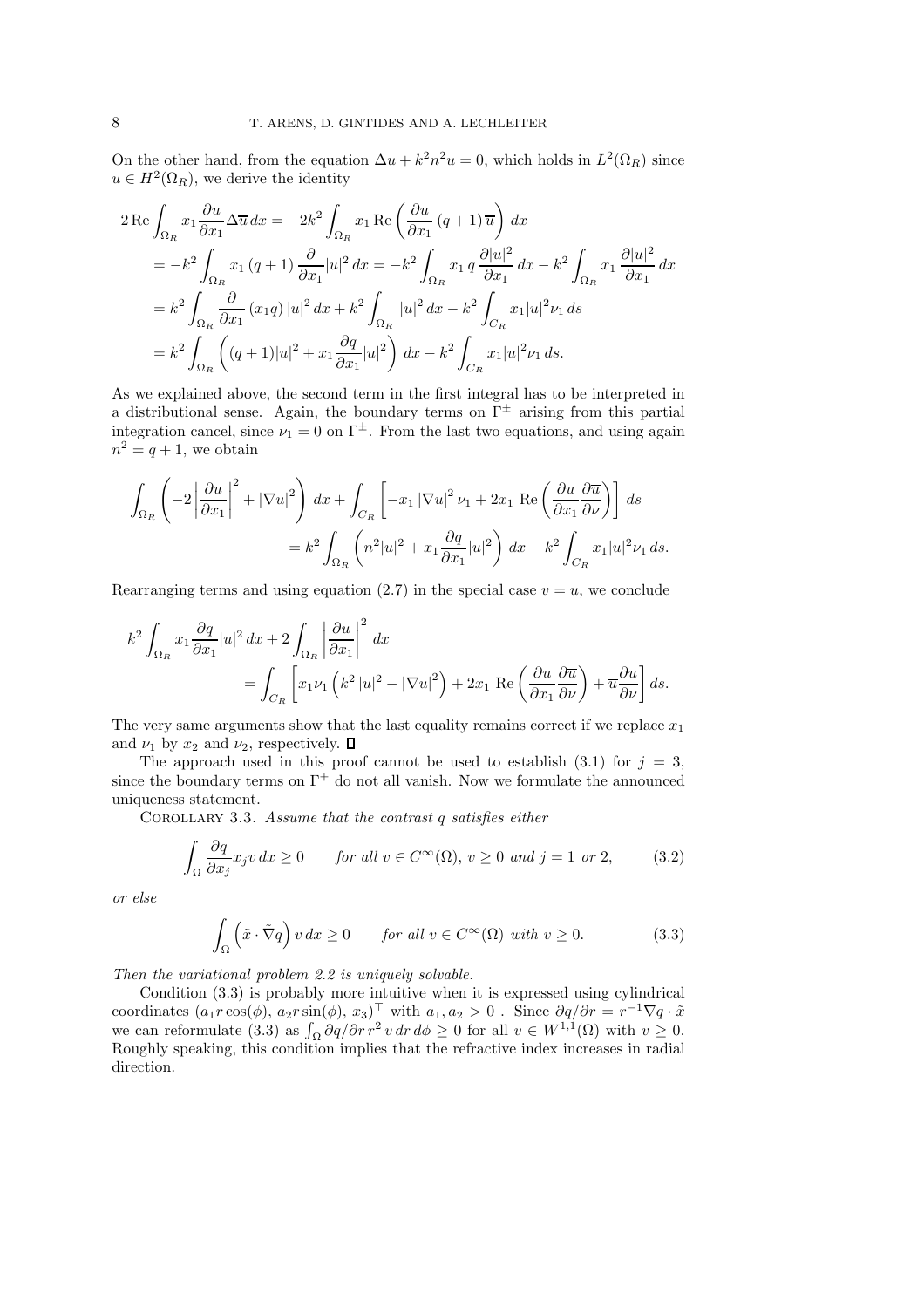*Proof*. Assume on the contrary that there is, under either of the above assumptions,  $u \in W$ ,  $u \neq 0$  such that the variational problem 2.2 is not uniquely solvable, that is,  $\mathcal{B}(u, v) = 0$  for all  $v \in W$ . We extend u to the unique radiating solution of the Helmholtz equation outside of  $\Omega_R$ . This extension is independent of the radius R of the domain  $\Omega_R$  and exponentially decaying at infinity due to Lemma 3.1. By well known elliptic regularity results,  $u \in H^2(\Omega)$ . Therefore the term

$$
\int_{C_R} \left( x_j \nu_j \left( k^2 |u|^2 - |\nabla u|^2 \right) + 2x_j \text{ Re} \left( \frac{\partial u}{\partial x_j} \frac{\partial \overline{u}}{\partial \nu} \right) + \overline{u} \frac{\partial u}{\partial \nu} \right) ds
$$

tends to zero as  $R \to \infty$ . Using now (3.1) we find that

$$
k^2 \int_{\Omega} x_j \frac{\partial q}{\partial x_j} |u|^2 dx + 2 \int_{\Omega} \left| \frac{\partial u}{\partial x_j} \right|^2 dx = 0.
$$

However, if assumption (3.2) holds, then  $\partial u/\partial x_i = 0$  in W. Therefore u does not depend on the  $x_i$  variable. Since u is exponentially decaying this implies that u vanishes. If assumption (3.3) holds, the same conclusion can be derived in an analogous manner, since by adding (3.1) for  $j = 1$  and 2 one finds

$$
k^{2} \int_{\Omega_{R}} (\tilde{x} \cdot \tilde{\nabla} q) |u|^{2} dx + 2 \int_{\Omega_{R}} \left| \tilde{\nabla} u \right|^{2} dx
$$
  
= 
$$
\int_{C_{R}} \left[ R \left( k^{2} |u|^{2} - |\nabla u|^{2} \right) + 2 \operatorname{Re} \left( (\tilde{x} \cdot \tilde{\nabla} u) \frac{\partial \overline{u}}{\partial \nu} \right) + 2 \overline{u} \frac{\partial u}{\partial \nu} \right] ds.
$$

4. The Inverse Problem and Factorizations of the Near Field Operators. The inverse problem that we consider is to find the support  $\overline{D}$  of q from the scattered field  $u^s$  on the boundary  $\partial B$  of some sufficiently smooth domain B containing the scatterer D for the incident field  $u^i = G(\cdot, y)$ ,  $y \in \partial B$ . We will use the notation  $u^s(x, y)$ ,  $x, y \in \partial B$  to denote this field. In fact, we only require knowledge of this data for x, y in some open subset M of  $\partial B$ .

We start by reviewing a uniqueness result for this inverse problem shown in [13]. In this paper, the authors consider the inverse problem of determining  $n$  from point source excitations and measurements on the surface of a cylinder containing the object. More precisely, the required data is the trace of the radiating Green's function for the Helmholtz equation  $\Delta u + k^2 n^2 u$  on the surface of a vertical cylinder  $C_R$  surrounding the inhomogeneity. The problem was solved using a similar approach as in Nachman's reconstruction method from boundary measurements [24].

Theorem 4.1 (See [13]). *Assume that Problem 2.2 is uniquely solvable for any* incident field  $u^i$  and suppose further that the interior problem

$$
\Delta u + k^2 n^2 u = 0 \qquad \text{in } \Omega_R, \quad u = 0 \quad \text{on } \partial \Omega_R \setminus \Gamma^+, \quad \frac{\partial u}{\partial x_3} = 0 \quad \text{on } \partial \Omega_R \cap \Gamma^+,
$$

*possesses only the trivial solution. If*  $n_1$  *and*  $n_2$  *are refractive indices such that the* scattered field  $u^s(x, y)$  is the same for  $x, y \in M$ , then  $n_1 = n_2$ .

*Proof.* Our assumptions mean that all assumptions of the uniqueness proof in [13] are satisfied. Moreover, the Green's function of the problem needs to be known for all  $x, y \in C_R$ . However, the Green's function in our notation is  $u^s(x, y) - G(x, y)$ . So,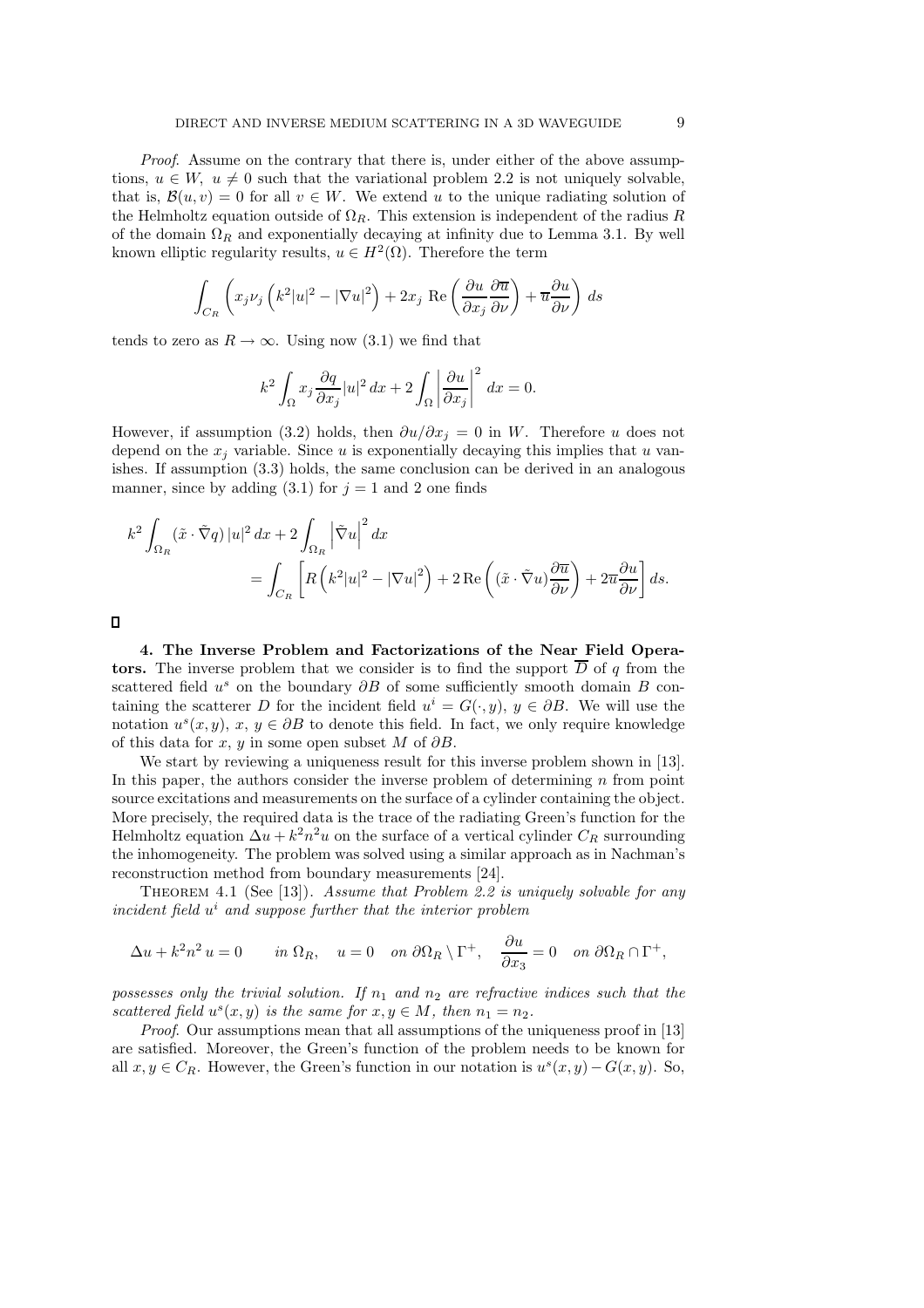if we know  $u^s(x, y)$  for  $x, y \in M$ , then by analytic continuation we know the Green's function of the problem for  $x, y \in C_R$  and the result follows directly.  $\Box$ 

Even though this theorem indicates that we can uniquely reconstruct  $D$  from the data  $u^s$ , we are not able to do so directly using the Factorization Method. The reason will become clear below. Hence, we modify the available data and, abusing notation, from now on denote by  $u^s(x, y)$  the scattered field at  $y \in \partial B$  for the incident conjugate point source  $u^i = \overline{G(\cdot, y)}$ ,  $y \in \partial B$ . As pointed out in the introduction, these scattered fields cannot be produced from a physical scattering process. However, we will address this issue in Section 5.

We now define the so-called *near field operator*  $N: L^2(M) \to L^2(M)$  by setting

$$
N\varphi = \int_{M} u^{s}(\cdot, y) \varphi(y) ds(y), \qquad \varphi \in L^{2}(M). \tag{4.1}
$$

In the Factorization method, a factorization of  $N$  is derived that serves in defining a function that characterizes the scatterer. To clarify the role of the individual operators in this factorization, we will derive such a factorization first in the simpler model of the Born approximation.

From Section 2, we know that the scattered field  $u^s(\cdot, y)$  corresponding to the incident field  $G(\cdot, y)$  satisfies the Lippmann-Schwinger equation

$$
u^{s}(\cdot,y) - k^{2} \int_{D} q(z) u^{s}(z,y) G(\cdot,z) dz = k^{2} \int_{D} q(z) \overline{G(z,y)} G(\cdot,z) dz \qquad (4.2)
$$

for y belonging to the measurement surface M. This formula holds throughout  $\Omega$  and is written in Born approximation for small  $k > 0$  approximately as

$$
u_{\text{Born}}^s(\cdot, y) = k^2 \int_D q(z) \overline{G(z, y)} G(\cdot, z) dz, \qquad y \in M.
$$

The near field operator  $N_{\text{Born}}: L^2(M) \to L^2(M)$  in Born approximation is

$$
N_{\text{Born}}\varphi = \int\limits_M u_{\text{Born}}^s(\cdot, z) \, \varphi(z) \, ds(z),
$$

and a straight-forward calculation gives the factorization  $N_{\text{Born}} = H^* T_{\text{Born}} H$ . Here, the *Herglotz operator*  $H: L^2(M) \to L^2(D)$  is defined by

$$
(H\varphi)(x) = \sqrt{|q(x)|} \int\limits_M \overline{G(x,y)} \varphi(y) \, ds(y), \qquad x \in D,\tag{4.3}
$$

and represents propagation from the sources to the scatterer. Its adjoint  $H^*$ :  $L^2(D) \to L^2(M)$  is given by

$$
(H^*g)(x) = \int\limits_D \sqrt{|q(y)|} G(x, y) g(y) dy, \qquad x \in M.
$$

and represents propagation from the scatterer to the receivers. Note that  $H^*$  characterizes the scatterer, see Theorem 4.3 below. Finally, the operator  $T_{\text{Born}}$  is defined as  $T_{\text{Born}}f = k^2 \operatorname{sign}(q) f$  for  $f \in L^2(D)$  where the signum of q is defined as  $sign(q) = q/|q|$ . It represents the reflectivity of the scatterer.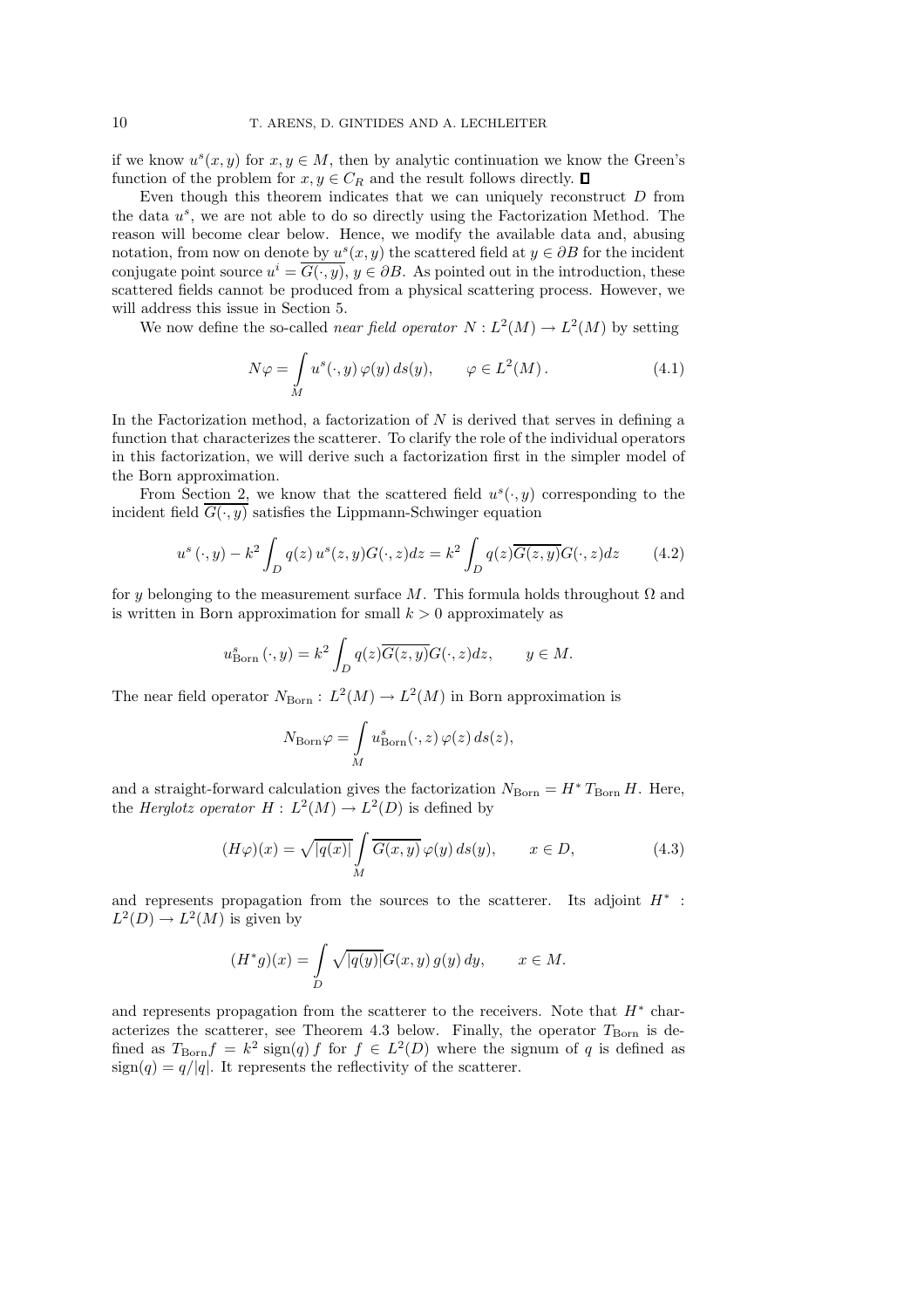For the functional analytic framework of the Factorization method it is essential that the two outer operators be adjoint of each other and that  $H^*$  characterizes the scatterer. Hence we are given no choice for  $H$  which represents unphysical "incident" fields.

Let us now analyze the situation in the full model taking multiple scattering into account. Consider the solution operator  $G: L^2(D) \to L^2(M)$  with  $f \mapsto Gf = v|_M$ where  $v$  solves the source problem

$$
\Delta v + k^2 (1+q)v = -k^2 \frac{q}{\sqrt{|q|}} f \quad \text{in } \Omega,
$$
\n(4.4)

subject to the radiation conditions (2.3). From the linear superposition principle, it follows that  $N = GH$  where H is the Herglotz-like operator defined above.

We rewrite (4.4) in the form

$$
\Delta v + k^2 v = -k^2 \frac{q}{\sqrt{|q|}} \left( f + \sqrt{|q|} v \right) =: -\sqrt{|q|} T f
$$

and conclude that v can be written as  $v = \int_D \sqrt{|q(y)|} G(\cdot, y) T f(y) dy$ . Hence  $v|_M =$  $H^*Tf$  and thus  $Gf = H^*Tf$ . This yields

$$
N = H^*TH.\tag{4.5}
$$

Note that  $T: L^2(D) \to L^2(D)$  is given explicitly by

$$
Tf = k^2 \operatorname{sign}(q) \left[ f + \sqrt{|q|} v|_D \right]
$$

where  $v$  solves (4.4). Hence, we see exactly the modification over the Born approximation required to the central operator to account for multiple scattering, while the outer operators in the factorization do not change.

We now use the factorization  $(4.5)$  to characterize the support of the contrast q. Although the factorization (4.5) holds for general contrasts, the Factorization method itself relies up to now on a positivity assumption, which will be guaranteed in our context by the following condition on the contrast  $q = n^2 - 1$ . Recall that in the first section on the direct problem we already assumed that  $\text{Re}(n^2) = 1 + \text{Re}(q) > 0$  and  $\text{Im}(n^2) = \text{Im}(q) \geq 0$ . We need to strengthen these assumptions from now on for the rest of this work and suppose that

- (A1) Either there is  $c > 0$  such that Re  $(q) \ge c|q|$ , or
- (A2) there is  $c > 0$  such that  $-\text{Re}(q) \ge c|q|$ .
- (B1) Either for each closed ball  $B \subset D$  there is  $C_B > 0$  with  $|q| \ge C_B$  a.e. in B, or

(B2) there is 
$$
\epsilon > 0
$$
 such that  $\int_{D_{\epsilon}} \frac{dx}{|q|} < \infty$ , where  $D_{\epsilon} = \{x \in D : \text{dist}(x, \partial D) < \epsilon\}.$ 

Using the latter assumptions we will prove in this section that the real part of the middle operator T of the Factorization  $N = H^*TH$  is the sum of a coercive and a compact operator and that the imaginary part of  $T$  is non-negative. We will use this property in the sequel to characterize the range of  $H^*$  and provide thereby a characterization of points in the support  $D$  of the contrast  $q$ .

We call an operator A on some Hilbert space X coercive if Re  $\langle Af, f \rangle_X \ge c \|f\|_X^2$ X for all  $f \in X$  and some  $c > 0$ . Moreover, real and imaginary parts of A are defined as Re  $A = (A + A^*)/2$  and Im  $A := (A - A^*)/(2i)$ .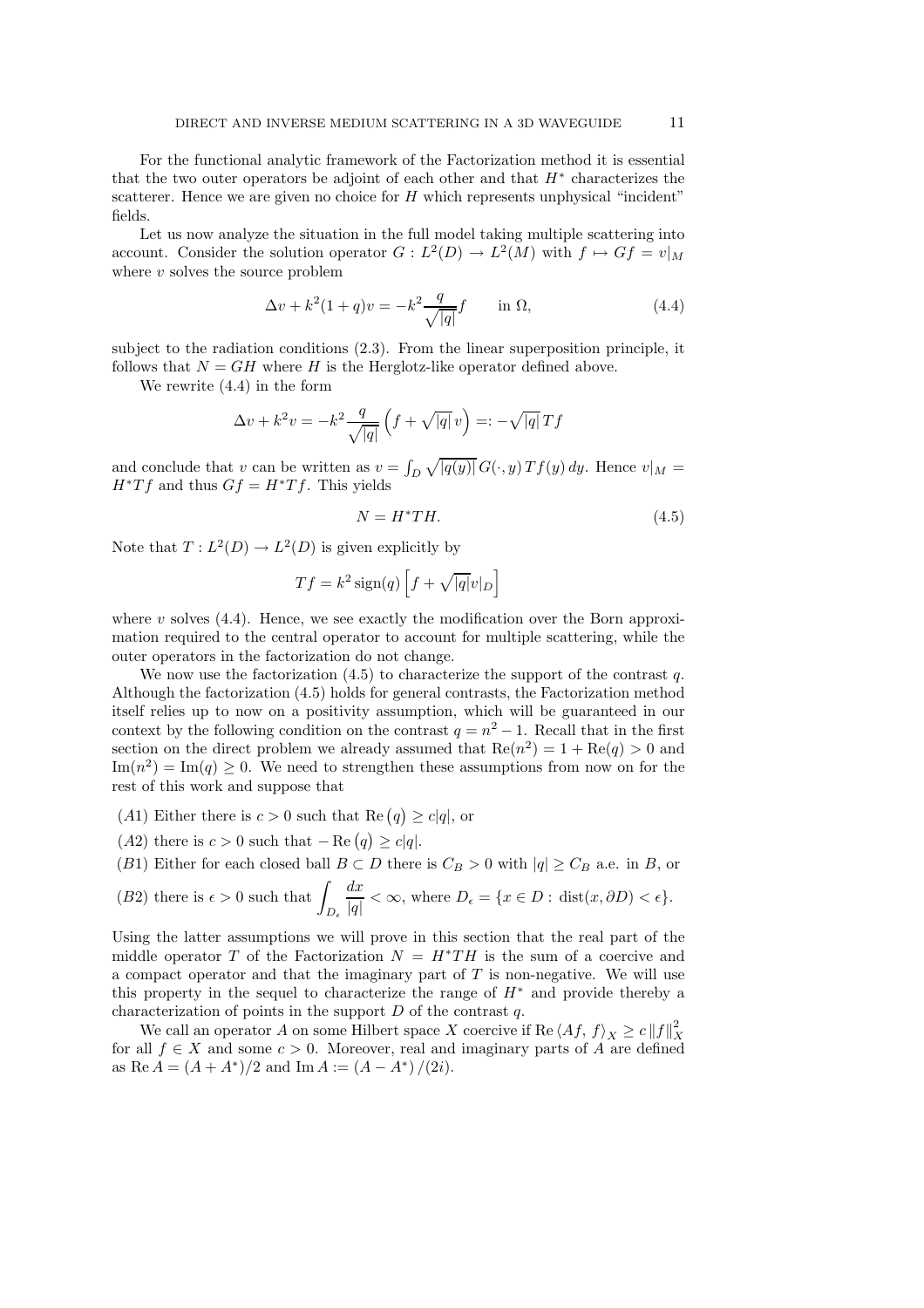PROPOSITION 4.2. *Under Assumption (A1), the operator* ReT *is a compact perturbation of a coercive operator and under Assumption (A2),* − ReT *is a compact perturbation of a coercive operator. In both cases,* Im T *is non-negative and* T *is an isomorphism.*

*Proof.* Let v denote the unique radiating solution to  $(4.4)$  for  $f \in L^2(D)$ . We split  $T = T_0 + T_1$  into two operators  $T_0 f = k^2 \operatorname{sign}(q) f$  and  $T_1 f = k^2 \operatorname{sign}(q) \sqrt{|q|} v|_D$ , and note that coercivity of  $T_0$  and compactness of  $T_1$  follow as in [16]. For the imaginary part of q we compute

$$
\int_{D} \overline{f} T f dx = k^2 \int_{D} \text{sign}(q) w \overline{f} dx = k^2 \int_{D} \text{sign}(q) w \left[ \overline{w} - \sqrt{|q|} \overline{v} \right] dx
$$

$$
= k^2 \int_{D} \text{sign}(q) |w|^2 dx - k^2 \int_{D} w \frac{q}{\sqrt{|q|}} \overline{v} dx
$$

where we set  $w = f + \sqrt{|q|} v|_D$ . Note that  $\Delta v + k^2 v = -k^2 q w / \sqrt{|q|}$ . Consequently, Green's first identity in  $\Omega_R \backslash D$  implies

$$
\int_D \overline{f}Tf \, dx = k^2 \int_D \text{sign}(q) \left|w\right|^2 \, dx + \int_{|x| < R} \left[k^2 \left|v\right|^2 - \left|\nabla v\right|^2\right] \, dx + \int_{C_R} \overline{v} \frac{\partial v}{\partial \nu} \, ds.
$$

Taking the imaginary part of the latter equation results in

$$
\operatorname{Im} \int_D \overline{f} T f \, dx = k^2 \int_D \frac{\operatorname{Im} q}{|q|} |w|^2 \, dx + \operatorname{Im} \int_{C_R} \overline{v} \frac{\partial v}{\partial \nu} \, ds.
$$

Since Im  $q \geq 0$  the first integral is non-negative. For the second one,

$$
\operatorname{Im} \int_{C_R} \overline{v} \frac{\partial v}{\partial \nu} ds = \operatorname{Im} \int_{C_R} \overline{v} \Lambda v ds \ge 0,
$$

see [2, Proof of Lemma 4.3]. Hence the first claim of the proposition follows and we conclude that  $T$  is a Fredholm operator of index 0. Showing injectivity of  $T$  in the next step hence also implies that  $T$  is an isomorphism and finishes the proof. Assume that  $Tf = 0$  for some  $f \in L^2(D)$ , that is,  $f + \sqrt{|q|}v = 0$  in D. We plug this relation in the equation  $\Delta v + k^2(1+q)v = -k^2qf/\sqrt{|q|}$  which defines v and find that  $\Delta v + k^2 v = 0$  in  $\Omega$ . However, since v is radiating we conclude by uniqueness of solution for the direct problem that v vanishes in  $\Omega$ . In turn f vanishes in D and hence  $T$  is injective.  $\Box$ 

The next theorem characterizes points of  $D$  by the range of  $H^*$ .

THEOREM 4.3. *For*  $z \in D$ , we define  $\phi_z = G(\cdot, z)|_D \in L^2(D)$ . Under assumption *(B1) or (B2), it holds that*  $z \in D$  *if and only if*  $\phi_z \in \text{Rg}(H^*)$ .

*Proof.* Since  $H^*T = G$  and T is according to the last proposition an isomorphism, it is sufficient to show that  $\phi_z$  belongs to the range Rg(G) if and only if  $z \in D$ .

If  $z \notin D$  assume that there exists  $\psi \in L^2(D)$  with  $G\psi = \phi_z|_M = G(\cdot, z)|_M$ . Then by the unique continuation principle  $\int_D \sqrt{|q|} G(x, y) T\psi(y) dy = G(x, z)$  for all  $x \neq z$ exterior to D. This is a contradiction because the integral is an analytic function in  $\Omega \setminus \overline{D}$  but  $G(\cdot, z)$  has a singularity as at z.

In the remainder, we assume that (B2) holds and that  $z \in D$  and show  $\phi_z$  does belong to the range of  $H^*$ , or, equivalently, to the range of  $G$ . For assumption  $(B1)$ the proof given in [16] can easily be adapted to our setting.

Assuming that (B2) holds, choose  $z \in D$ . We further define  $D_{\varepsilon}$  as in (B2) and choose  $\varepsilon$  small enough that  $q^{-1} \in L^1(D_\varepsilon)$  and that  $z \in D \setminus D_\varepsilon$ . Let  $\chi \in C^\infty(\Omega)$  with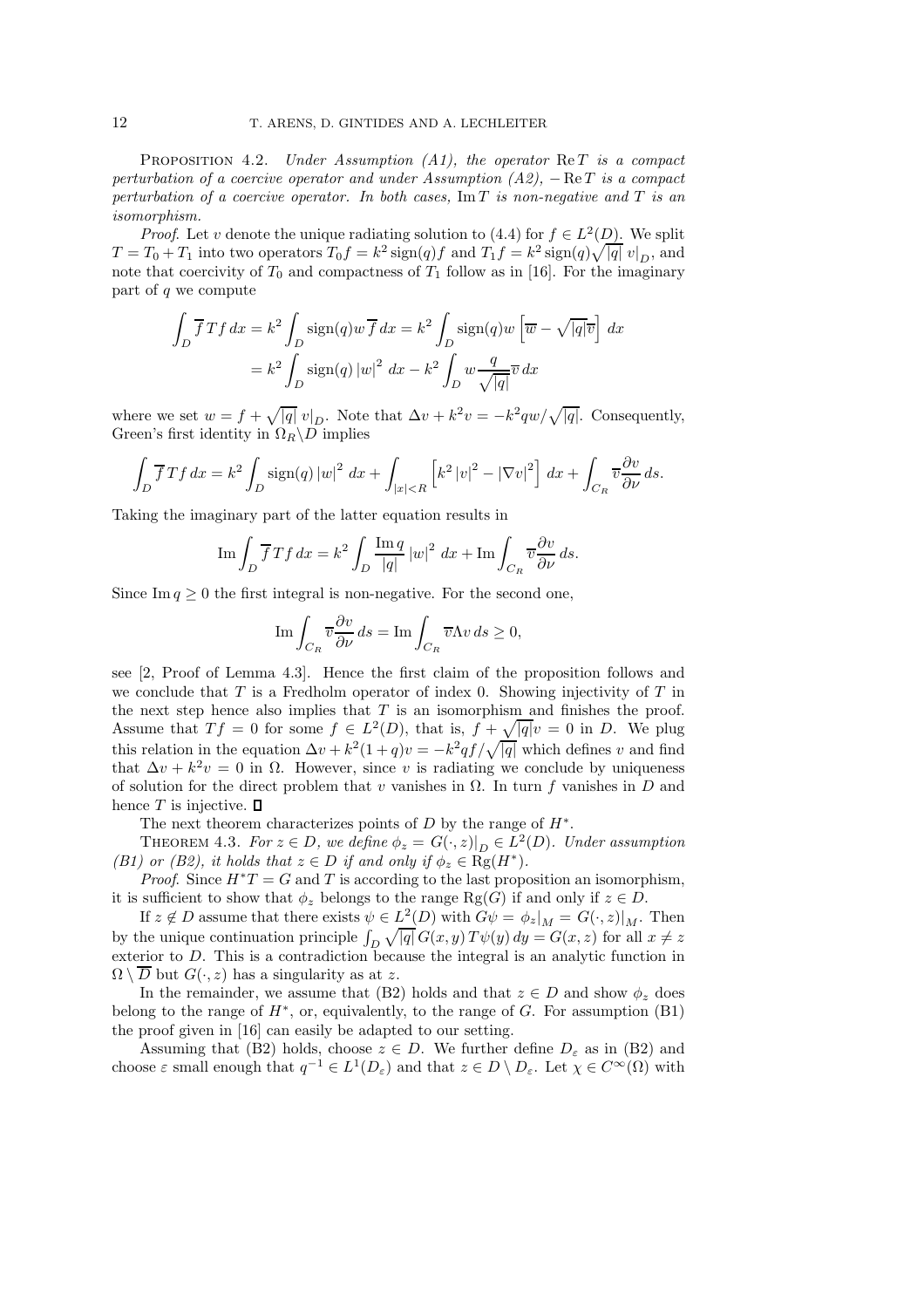values in [0, 1] be such that  $\chi = 1$  in  $(\Omega \setminus D) \cup D_{\epsilon/2}$  and  $\chi = 0$  in  $D \setminus D_{\epsilon}$ . Then we define  $v(x) = \chi(x) G(x, z)$  for  $x \in \overline{D}$ . It holds  $v = G(x, z)$  outside  $D \setminus D_{\epsilon/2}$  and in particular on  $M$ . Defining  $f$  by

$$
f=-\frac{\sqrt{q}}{k^2q}\left[\Delta v+k^2(1+q)v\right]
$$

almost everywhere in  $D$ , we obtain from Assumption (B2) that f is square integrable in D. It follows that  $\Delta v + k^2(1+q)v = -k^2qf/\sqrt{q}$ . By the unique solvability of the source problem (4.4) for source terms in  $L^2(D)$ , which we assumed in the beginning of this section, we conclude that  $v = G(\cdot, z)$  outside  $\overline{D}$  and in particular that  $\phi_z = Gf \in \text{Rg}(G)$ .  $\Box$ 

We have now shown all prerequisites necessary to apply [19, Theorem 2.1].

THEOREM 4.4. Let  $X \subset Y \subset X^*$  be a Gelfand triple with Hilbert space Y and *reflexive Banach space* X *such that the embedding is dense. Furthermore, let* Z *be a second Hilbert space and*  $F: Z \to Z$ ,  $H: Z \to X$  and  $T: X \to X^*$  be linear and *bounded operators with*  $F = H^*TH$ *. We make the following assumptions:* 

- *(a)* H *is compact and injective.*
- *(b)* Re T has the form  $\text{Re } T = T_0 + T_1$  with some coercive operator  $T_0$  and some *compact operator*  $T_1: X \to X^*$ .
- *(c)* Im T *is non-negative on* X, *i.e.*,  $\langle \text{Im } T\phi, \phi \rangle \geq 0$  *for all*  $\phi \in X$ .
- *(d)* T *is injective.*

*Then the operator*  $F_{\sharp} := |\operatorname{Re} F| + \operatorname{Im} F$  *is positive, self-adjoint and compact, and the ranges of*  $H^*$ :  $X^*$  →  $Z$  *and*  $F_{\sharp}^{1/2}$  $\mathbb{Z}^{\perp/2}$  :  $Z \to Z$  *coincide. Here*  $|\text{Re } F|$  *is defined in the standard way via the spectral representation for compact self-adjoint operators.*

From this result on range identities in factorizations applied to the factorization  $N = H^*TH$  we derive our final result of this section, which is an explicit reconstruction of  $D$  in terms of  $N$ .

THEOREM 4.5. *For*  $z \in D$  *define*  $\phi_z := G(\cdot, z)|_M \in L^2(M)$ *. Then*  $z \in D$  *if, and only if,*  $\phi_z \in \text{Rg} \left( N_{\sharp}^{1/2} \right)$  $\binom{1}{\sharp}$ . Denote by  $(\lambda_j, \psi_j)_{j \in \mathbb{N}}$  an eigensystem of the selfadjoint and *positive operator*  $N<sub>‡</sub>$ *. Then* 

$$
z \in D \quad \Leftrightarrow \quad \sum_{j=1}^{\infty} \frac{\left| \langle \phi_z, \psi_j \rangle_{L^2(M)} \right|^2}{\lambda_j} < \infty. \tag{4.6}
$$

*Proof*. Combination of Theorem 4.4 with Proposition 4.2 and the factorization of N yields that Rg  $\left(N_{\sharp}^{1/2}\right)$  $\mathbb{E}_{\sharp}^{1/2}$  = Rg(H<sup>\*</sup>). Theorem 4.3 then shows the first claim. The second characterization of D given in (4.6) follows from Picard's criterion [14].  $\square$ 

5. Approximating Unphysical Sources. We will in this section address the problem of obtaining the data for the construction of the operator N using physically relevant incident fields. Let us denote by  $N_{\text{phys}}$  the linear integral operator defined as N in (4.1), but with  $u^{s}(\cdot, y)$  the scattered field due to an incident point source  $G(\cdot, y)$  with  $y \in M$ . We present a regularization method to approximate the auxiliary operator N from  $N_{\text{phys}}$  using a family of operators  $\{P_\delta\}_{\delta>0}$  such that  $N_{\text{phys}}P_\delta \to N$ in the operator norm of  $L^2(M)$ . This idea has been presented in [15], however, we improve the results of this reference substantially, proving uniform convergence of the approximation instead of pointwise convergence. The main ingredient in the construction is the a-priori knowledge of a bounded connected test domain  $B_0$  which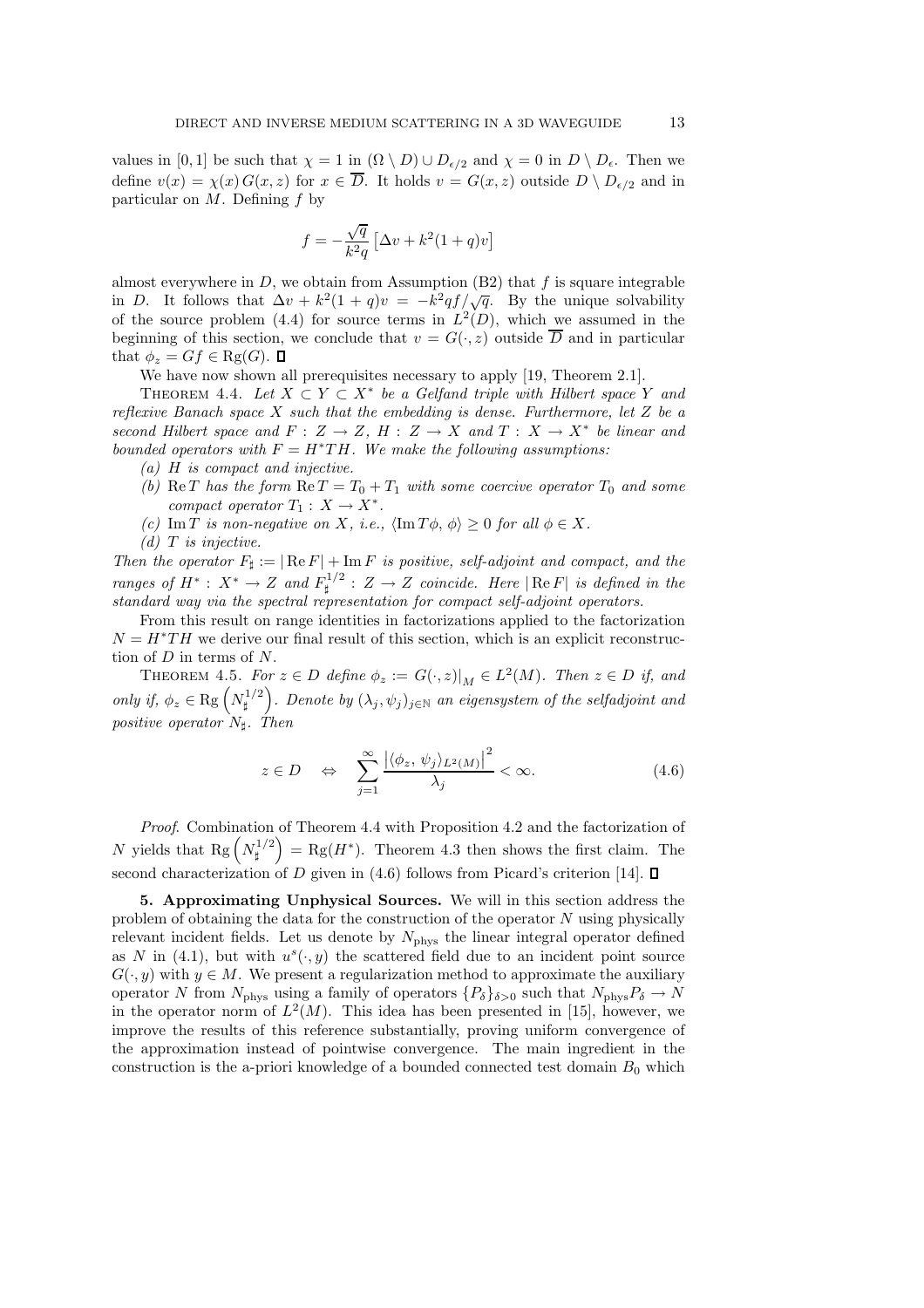includes  $\overline{D}$  but excludes the measurement surface  $M \subset \Omega$ . Let us denote the boundary  $\partial B_0$  by  $\Sigma$  and furthermore assume that one of the two following conditions holds:

- $(C1)$  M is an open non-empty subset of a vertical plane, or
- $(C2)$  M is an open non-empty subset of a star-shaped cylinder enclosing D, and the cylinder's cross section is given by an analytic curve.

See Figure 5 for a sketch of this geometry. We assume furthermore that  $k^2$  is not an eigenvalue for the Laplace operator in  $B_0$  with Neumann boundary condition on  $\Sigma \cap \Gamma_+$  and Dirichlet boundary conditions on  $\Sigma \setminus \Gamma_+$ .



FIGURE 5.1. *Sketch of the geometry of the auxiliary domain*  $B_0$  *with boundary*  $\Sigma$  *in a horizontal* slice.  $B_0$  includes the scatterer  $D$  and excludes the measurement surface  $M$ .

Construction of  $P_{\delta}$  requires a few definitions. First, for a smooth surface  $\gamma$  contained in  $\Omega$ , we introduce the single layer potential

$$
(\mathrm{SL}_{\gamma}\,\varphi)(x) := \int_{\gamma} G(x,y)\,\varphi(y)\,ds(y), \qquad x \in \Omega \setminus \gamma.
$$

By  $\widetilde{\mathrm{SL}}_{\gamma}\varphi$  we denote the corresponding potential with conjugate kernel  $\overline{G(x, y)}$ . We will use the choices  $\gamma = M$  and  $\gamma = \Sigma$  in the following arguments. Furthermore, we will make use of the evaluations on  $\Sigma$  of the potentials defined on  $M$ ,

$$
V\varphi = \mathrm{SL}_M \,\varphi|_{\Sigma} \qquad \text{and} \qquad \tilde{V}\varphi = \widetilde{\mathrm{SL}}_M \varphi|_{\Sigma} \,.
$$

Lastly, we will use the corresponding single layer operator on  $\Sigma$ ,

$$
(S_{\Sigma}\varphi)(x):=\int\limits_{\Sigma}G(x,y)\,\varphi(y)\,ds(y),\qquad x\in\Sigma.
$$

The representation (2.9) implies that  $G(x, y)$  differs from the free-space fundamental solution  $\Phi(x, y)$  by a smooth function, thus mapping properties of  $S_{\Sigma}$  follow from mapping properties of the single layer operator for the free-space fundamental solution. Especially,  $S_{\Sigma}: H^{-1/2}(\Sigma) \to H^{1/2}(\Sigma)$  is bounded. The same argument shows that both V and  $\tilde{V}$  are bounded from  $L^2(M)$  into  $H^{1/2}(\Sigma)$ .

LEMMA 5.1. *Under assumption (C1) or (C2), V,*  $\tilde{V}$  :  $L^2(M) \rightarrow H^{1/2}(\Sigma)$  are *injective with dense range.*

*Proof.* Injectivity of V and  $\tilde{V}$  follows at once from the assumption that  $k^2$  is not a Dirichlet eigenvalue of  $-\Delta$  in  $B_0$ . Furthermore, if the range of V is not dense in  $H^{1/2}(\Sigma)$ , we find  $\psi \neq 0$  such that  $\langle V\varphi, \psi \rangle_{L^2(\Sigma)} = 0$  for all  $\varphi \in L^2(M)$ . By duality,  $\langle \varphi, \widetilde{\mathrm{SL}}_{\Sigma}\psi \rangle_{L^2(M)} = 0$ , that is,  $\widetilde{\mathrm{SL}}_{\Sigma}\psi = 0$  on M.

In the case that (C1) holds, that is, M is part of a vertical hyperplane  $\Gamma$ , we conclude by analytic continuation that  $\widetilde{\mathrm{SL}}_{\Sigma}\psi$  vanishes on  $\Gamma \cap \Omega$ . The complex conjugate  $u := \widetilde{\mathrm{SL}}_{\Sigma} \psi = \mathrm{SL}_{\Sigma} \overline{\psi}$  moreover satisfies the radiation conditions (2.3).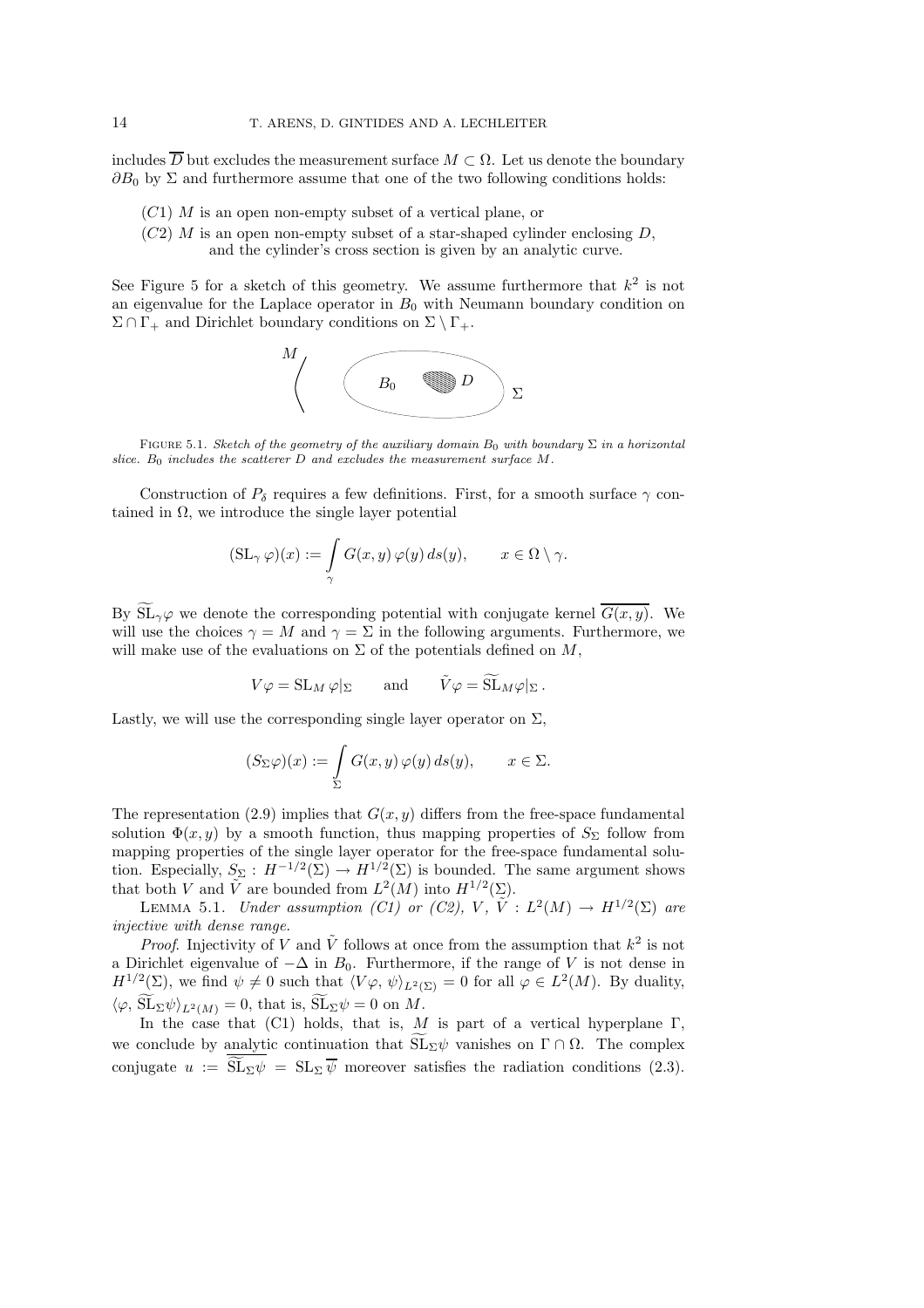The expansion (2.1) of u into  $u(x) = \sum u_m(\tilde{x}) \sin(\alpha_m x_3)$  implies that the modes  $u_m(r, \phi) = \sum_{l \in \mathbb{Z}} U_l^m H_l^{(1)}$  $\ell_l^{(1)}(k_m r) \exp(il\phi)$ , which satisfy the Sommerfeld radiation condition, vanish on an entire straight line  $\tilde{\Gamma} = {\tilde{x}: x \in \Gamma}$ . Note that the scattering object lies on one side of Γ. Without loss of generality, we can assume that  $\Gamma$  is the  $x_1$ -axis and that the scattering object is contained in  $\{x_2 < 0\}$ . Since  $u_m$  satisfies the Sommerfeld radiation condition in the upper half-space, the odd reflection  $u_m^r$ defined by  $u_m^r(x) = u_m(x)$  in  $\{x_2 > 0\}$ ,  $u_m^r(x) = -u_m(x_1, -x_2)$  in  $\{x_2 < 0\}$  is an entire radiating solution to the Helmholtz equation. Therefore  $u_m^r$  vanishes and due to the unique continuation property both  $u_m$  and  $u = SL_{\Sigma} \overline{\psi}$  vanish in the exterior of B<sub>0</sub>. Together with our assumption on  $k^2$  not being an eigenvalue of  $-\Delta$ , we conclude by the jump relations for the single layer potential that  $\psi$  vanishes – a contradiction.

In the case that (C2) holds, that is, M is part of a star-shaped cylinder  $\Gamma$  with analytic cross-section, we conclude by analytic continuation that  $SL_2\psi$  vanishes on  $\Gamma \cap \Omega$ . The function  $u := \widetilde{\mathrm{SL}}_{\Sigma} \psi = \mathrm{SL}_{\Sigma} \overline{\psi}$  thus satisfies a homogeneous Dirichlet scattering problem in the exterior domain to Γ. The Rellich identity for Dirichlet scatterers shown in [2, Lemma 4.1] implies that such a solution must vanish (see [2, Theorem 4.4] for a proof) and we conclude as above that  $\psi$  vanishes.

The very same technique shows that the range of  $\tilde{V}$  is dense in  $L^2(\Sigma)$ , too, and we omit the proof.  $\Box$ 

To approximate the unphysical incident field  $H\varphi$  by a radiating field on the obstacle D we approximate  $V\varphi$  by  $V\psi$  on  $\Sigma$ . A continuous dependence results will then imply approximation of the irradiating field by the radiating one in all of  $B_0$ which contains D. However, since the integral equation of the first kind to find  $\psi$ in  $L^2(M)$  such that  $V\psi = \tilde{V}\varphi$  for given  $\varphi \in L^2(M)$  is ill-posed, we apply Tikhonov regularization to this equation and define

$$
P_{\delta}: L^{2}(M) \to L^{2}(M), \qquad P_{\delta} \varphi = (\delta + V^{*}V)^{-1}V^{*}\tilde{V}\varphi, \qquad \delta > 0.
$$

PROPOSITION 5.2.  $N_{\text{phys}}P_{\delta}$  *converges to* N *pointwise in*  $L^2(M)$ *.* 

*Proof*. From standard regularization theory [14] for ill-posed problems we obtain that  $VP_{\delta} \varphi \to \tilde{V} \varphi$  pointwise for all  $\varphi \in L^2(M)$  as  $\delta \to 0$ . As the boundary values  $VP_{\delta} \varphi$  of the single layer potential  $SL_M P_{\delta} \varphi$  converge in  $H^{1/2}(\Sigma)$  to the boundary values  $\tilde{V}\varphi$  of  $\widetilde{\mathrm{SL}}_M\varphi$ , our assumption that  $k^2$  is no Dirichlet eigenvalue of  $-\Delta$  in  $B_0$ implies that  $SL_M P_\delta \varphi \to SL_M \varphi$  pointwise in  $H^1(B_0)$ . Consequently, the incident fields used to define  $N_{\text{phys}}$  converge pointwise to the incident fields used to define N. Linearity of problem (2.11) yields that  $N_{\text{phys}}P_{\delta}\varphi \to N\varphi$  for all  $\varphi \in L^2(M)$ .

In the next theorem we improve this convergence result substantially, proving  $N_{\text{phys}}P_{\delta} \rightarrow N$  uniformly. The physical incident fields can be represented through a Herglotz operator  $H_{\text{phys}}: L^2(M) \to L^2(D)$  with  $H_{\text{phys}}\varphi$  defined as the restriction of  $SL_M \varphi$  to D. Then we see, as in Section 4 for N, that  $N_{\text{phys}}$  satisfies the factorization

$$
N_{\rm phys} = H^* T H_{\rm phys} \,. \tag{5.1}
$$

The next result shows that  $N_{\text{phys}}P_{\delta} \rightarrow N$  in norm. Hence, the eigenvalues and eigenspaces of  $N_{\text{phys}}P_{\delta}$  converge to those of N. Therefore it makes sense to apply (a regularized version of) the series criterion (4.6) to  $N_{\text{phys}}P_\delta$  for  $\delta > 0$  small enough. We skip details on this regularization procedure and refer to [18].

THEOREM 5.3.  $N_{\text{phys}}P_{\delta}$  converges to N in the operator norm of  $L^2(M)$ .

*Proof.* From Lemma 5.2 we note that  $N_{\text{phys}}P_{\delta\varphi} \to N\varphi$  for all  $\varphi \in L^2(M)$  and hence  $P_{\delta}^* N_{\text{phys}}^* \rightharpoonup N^*$  converges weakly in  $L^2(M)$  as  $\delta \to 0$ . Since  $(\delta + V^*V)^{-1}$  is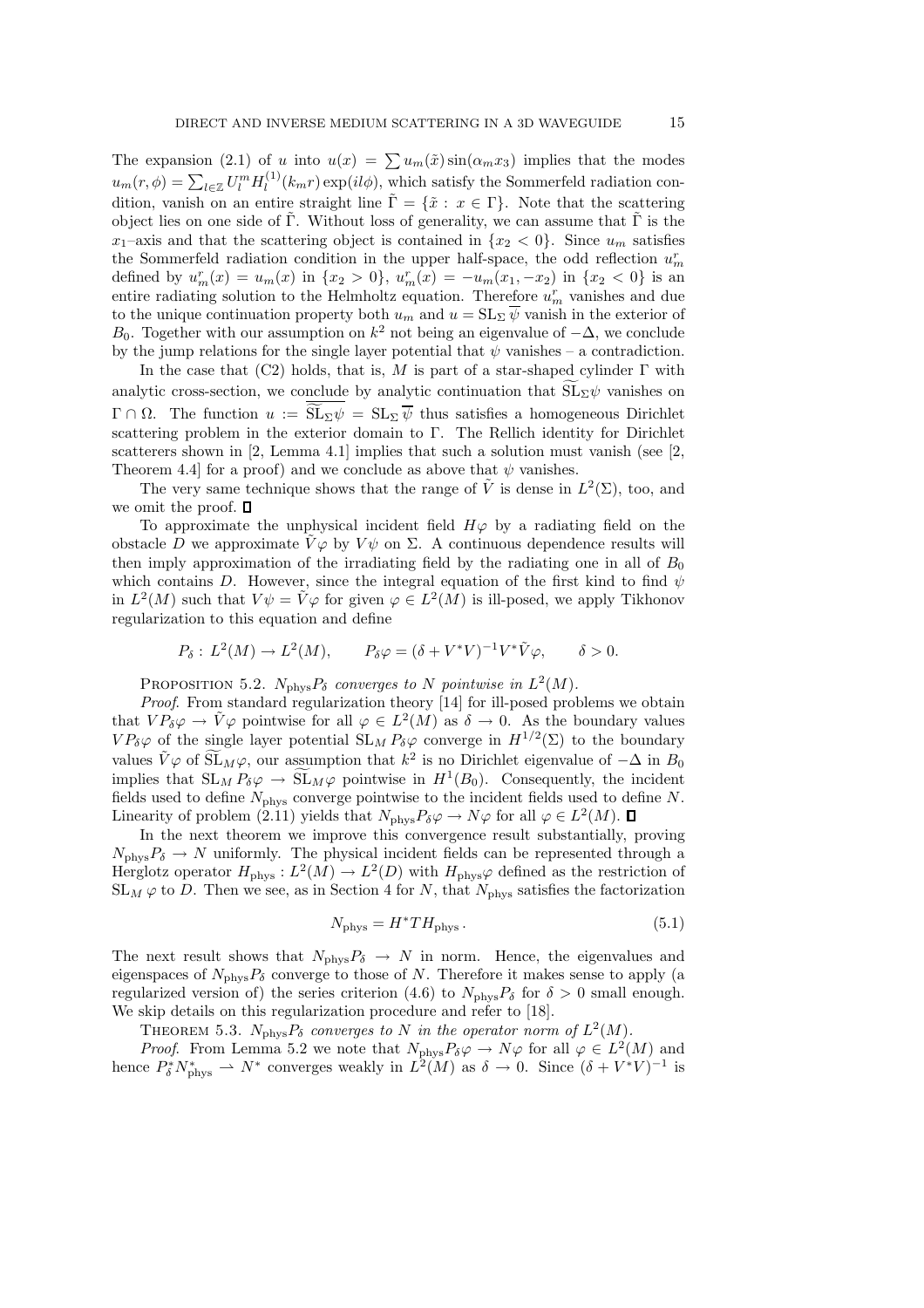selfadjoint, the representation  $P_{\delta}^* = \tilde{V}^* V (\delta + V^* V)^{-1}$  holds. Using a singular system of the compact operator V, one computes that  $V(\delta + V^*V)^{-1} = (\delta + VV^*)^{-1}V$ . Consequently, from (5.1) we obtain

$$
P_{\delta}^* N_{\text{phys}}^* = \tilde{V}^* (\delta + VV^*)^{-1} V H_{\text{phys}}^* T^* H. \tag{5.2}
$$

Define the operator  $H_{\Sigma}$ :  $H^{-1/2}(\Sigma) \to L^2(D)$  by  $H_{\Sigma}\varphi = \mathrm{SL}_{\Sigma}\varphi|_{D}$ . Also, note that our assumption that  $k^2$  is not an eigenvalue of  $-\Delta$  in  $B_0$  implies that  $S_{\Sigma}$  is boundedly invertible.

The following observation is crucial: The operator  $H^*_{\text{phys}}: L^2(D) \to L^2(M)$  can be factorized as  $H^*_{\text{phys}} = V^* S_{\Sigma}^{-1*} H^*_{\Sigma}$ , or equivalently,  $H_{\text{phys}} = H_{\Sigma} S_{\Sigma}^{-1} V$ . To show this equality we choose  $\varphi \in L^2(M)$  and set  $\psi = V\varphi$ . Since  $SL_{\Sigma} S_{\Sigma}^{-1} \psi \big|_{\Sigma} = \psi$  we find that the radiating function  $SL_{\Sigma} S_{\Sigma}^{-1} \psi$  equals  $V\varphi$  on  $\Sigma$ , and hence  $SL_M \varphi = SL_{\Sigma} S_{\Sigma}^{-1} \psi$ on Σ. Exploiting again the fact that  $k^2$  is not a Dirichlet eigenvalue in  $B_0$ , both potentials necessarily equal each other in  $B_0$ . Thus, their evaluations on  $D$  equal, too. This implies  $H_{\text{phys}} = H_{\Sigma} S_{\Sigma}^{-1} V$ .

From the factorization of  $H^*_{\text{phys}}$  together with (5.2) we have

$$
P_{\delta}^* N_{\text{phys}}^* = \tilde{V}^* (\delta + VV^*)^{-1} VV^* S_{\Sigma}^{-1*} H_{\Sigma}^* T^* H.
$$

 $(\delta + VV^*)^{-1}VV^*$  converges pointwise to the identity. Since  $S_{\Sigma}^{-1*}H_{\Sigma}^*S^{-1*}H$  is compact, Theorem 10.6 in [17] implies that  $P_{\delta}^* N_{\text{phys}}^*$  converges in norm. As  $P_{\delta}^* N_{\text{phys}}^* \varphi \to$  $N^*\varphi$  weakly and as weak and strong limit coincide, the limit of  $P^*_{\delta}N^*_{\text{phys}}$  is  $N^*$ .

6. Numerical Examples. In this section we present numerical reconstructions of penetrable inclusions in planar waveguides. Before going into details concerning the inverse problem, let us briefly indicate that we numerically solve the direct medium scattering problem (2.13) using a volumetric integral equation approach that is constructed along the lines of Vainikko's method [28]. After suitable periodization, the integral operator  $\mathcal V$  diagonalizes on trigonometric polynomials and the corresponding eigenvalues can be computed analytically in terms of Bessel functions. Therefore one can implement the application of the discrete periodized Lippmann-Schwinger integral operator in  $O(N \log(N))$  operations, where N is the number of unknowns. Being able to compute matrix-vector multiplications with the underlying system matrix, one then applies an iterative solver to the linear system. For further details see [20].

For our numerical reconstructions we use two penetrable inclusions that we call the submarine and the double cylinder. The submarine consists of four intersecting (oblate) ellipsoids of revolution that model the main body, tower, and two fins of a submarine. The refractive index is piecewise constant and partially absorbing in a layer next to the submarine's boundary. It equals  $4 + 2i$  in the absorbing parts while in the non-absorbing part it equals 6. Figure  $6(a)$  shows a plot of the submarine inside a guide of height 0.5. The double cylinder consists of two upright cylindrical inhomogeneities with constant refractive index equal to 3 and 6, see Figure  $6(c)$ . Both cylinders are  $0.15$  high with radius  $0.125$  and are centered at  $(0.125, 0.125, 0.075)$  and  $(-0.125, -0.125, 0.075).$ 

Our first numerical experiment provides a proof of concept for the factorization method (Theorem 4.5) and the theory on the projection operator  $P_{\delta}$  in combination with data from physical sources (Theorem 5.3). We use the submarine scatterer, the wave length equals  $\pi/10 \approx 0.31$ , and we use 470 incident point sources on a cylinder of radius 1.5 surrounding the object. The measurement cylinder is about 4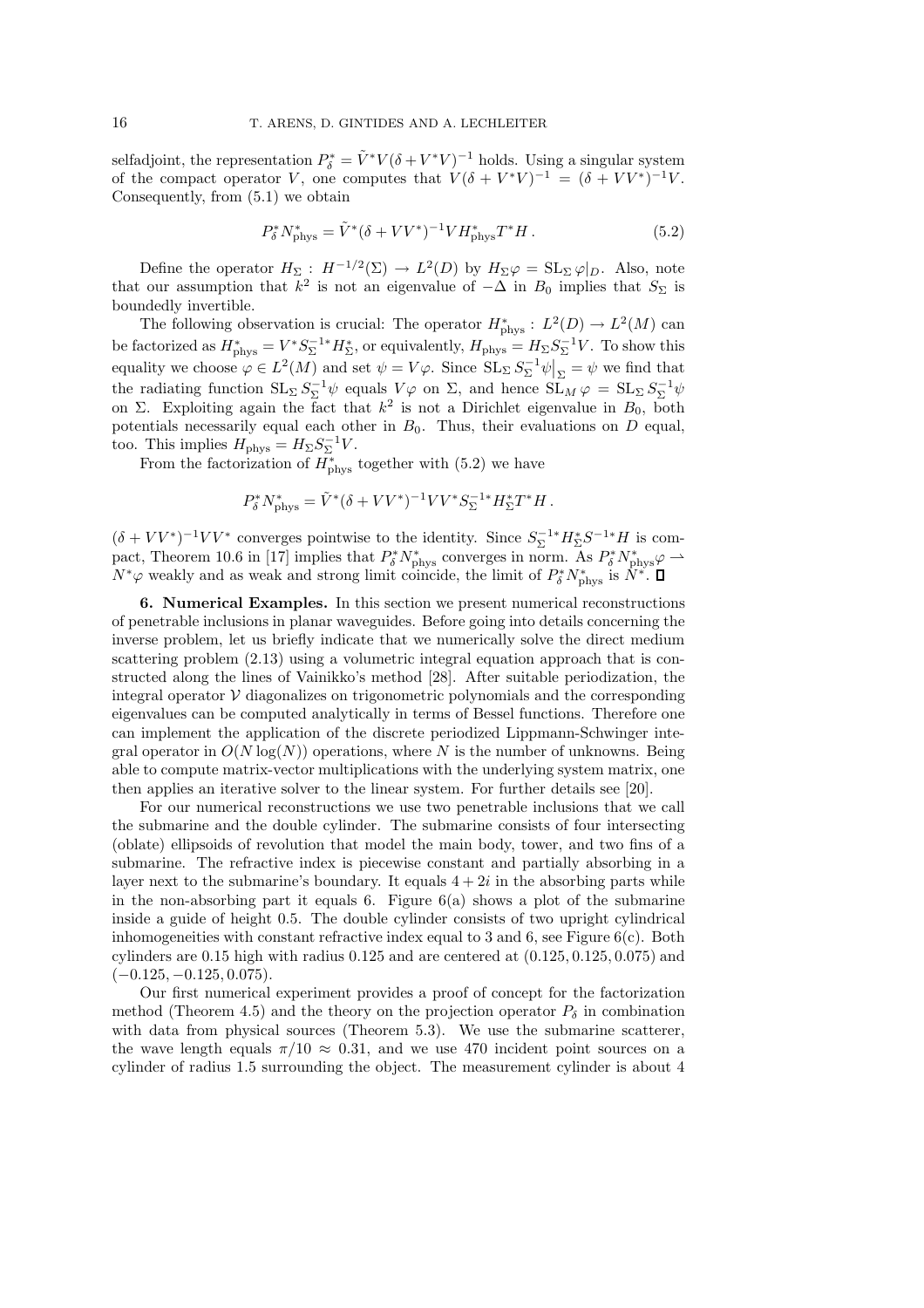

Figure 6.1. *Two scattering objects. (a) The submarine. (b) The double cylinder.*

wave lengths away from the submarine, thus, information contained in the evanescent modes is not measured reliably (even without artificial noise added to the synthetic data). Figure 6.2 shows reconstructions by the Factorization method from conjugate incident point sources  $(N)$ , from physical incident point sources  $(N_{\text{phys}})$ , and from physical incident point sources combined with the projection operator  $(N_{\text{phys}}P_{\delta})$ . For the plots in the first row no artificial noise has been added to the data. For the plots in the second row uniformly distributed random noise has been added elementwise to the measurements, and the relative noise level equals one percent in the spectral norm. For the plots in the third row, the relative noise level equals 5 percent.

The reconstructions provided in Figure 6.2 show that without noise several details of the submarine's shape can be well reconstructed from incident conjugate point sources. The fins of the submarine are too small to be reconstructed, but at least the reconstruction allows to distinguish front and back of the submarine. For most of the reconstructions, the scatterer throws a shadow towards the Dirichlet waveguide boundary. For physical incident point sources the quality of the reconstructions is substantially worse while the reconstructions using  $N_{\text{phys}}P_{\delta}$  are of the same quality as those using N. This observation can be explained by considering the discrepancy  $||N_{\text{phys}}P_{\delta} - N||/||N||$  that is about  $10^{-4}$  for small  $\delta > 0$ , see Figure 6.3(a). The convergence result from Theorem 6.3 is clearly validated numerically by the error curve corresponding to noise-free data in Figure 6.3(a). When adding five percent of relative noise to N and  $\tilde{N}$ ,  $||N_{\text{phys}}P_{\delta} - N||/||N||$  tends roughly to  $10^{-1}$  as  $\delta \to 0$ .

In our second experiment we restrict the horizontal aperture of the measurements to 45 degrees, see Figure 6.3(b). Apart from the restriction of aperture, the setting is the same as in the above-described first experiment. For this experiment the application of the projector  $P_{\delta}$  did not improve the reconstructions for physical incident point sources, possibly due to the small number of source points, thus we do not show reconstructions involving  $P_{\delta}$ . We note that the reconstructions using physical sources do merely allow a rough estimate of position and shape of the submarine. As in the first experiment, the reconstructions for conjugate sources are better, especially, size and position of the submarine seem to be more stably reconstructed.

In our third experiment we consider the double cylinder and we are interested in separating the two objects. We consider two wave lengths  $\lambda_1 = 2\pi/10 \approx 0.63$  and  $\lambda_2 = 2\pi/15 \approx 0.42$  and use 45 conjugate point sources on a cylinder of radius two. Figure 6.5(a) shows that the Factorization method separates the two cylinders using the data taken at small wave length  $\lambda_1$  when no artificial noise has been added to that data. However, the separation fails when we add one percent of relative noise to the data, see Figure 6.5(b) and (c). For the data taken at large wavelength  $\lambda_2$ one can add substantially more noise to the data while still preserving separability.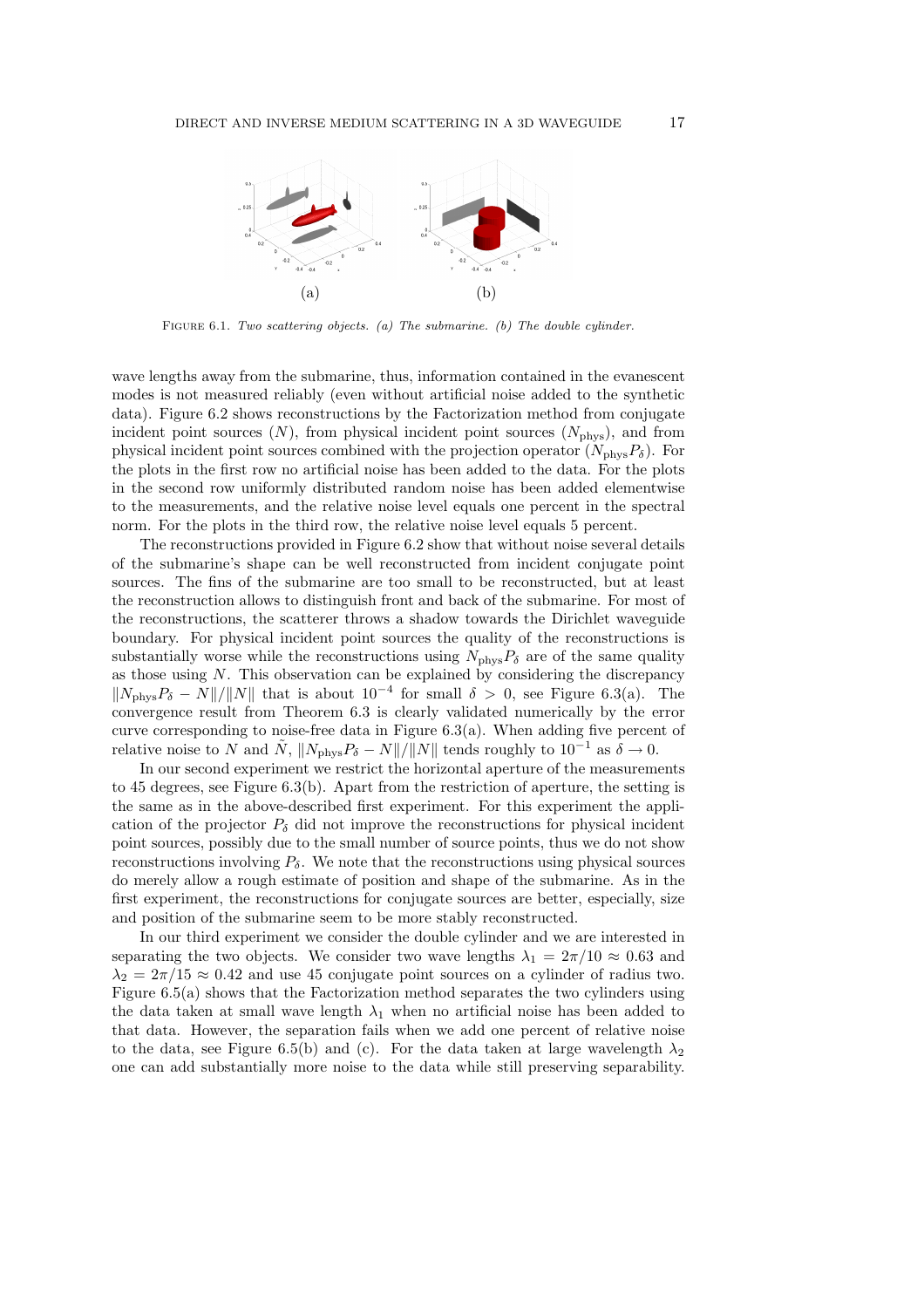

Figure 6.2. *Experiment 1: Reconstructions of the submarine for different types of incident fields. Blue lines in the plots indicates the wave length. (a) Conjugate incident point sources, no noise. (b) Physical incident point sources, no noise. (c) Physical incident point sources, the projection operator* P10−<sup>12</sup> *has been used, no noise. (d) Conjugate incident point sources,* 1% *relative noise. (e) Physical incident point sources,* 1% *relative noise. (f) Physical incident point* sources, the projection operator  $P_{10}$ -12 has been used, 1% relative noise. (g) Conjugate incident point sources, 5% relative noise. (h) Physical incident point sources, 5% relative noise. *incident point sources, the projection operator*  $P_{10-12}$  *has been used,* 5% *relative noise.* 



FIGURE 6.3. *(a)* The error  $||N_{\text{phys}}P_{\delta} - N||/||N||$  versus  $\delta$ , in the setting used for the recon*structions shown in Figure 6.2. Norms of matrices are measured in the spectral norm. Circles (o) correspond to errors computed without adding artificial noise to* N *and* Nphys*. Pluses (*+*) correspond to errors computed from noisy versions of* N *and* Nphys *at a noise level of* 5%*. (b) Horizontal positions of the sources (red circles) for experiment 2.*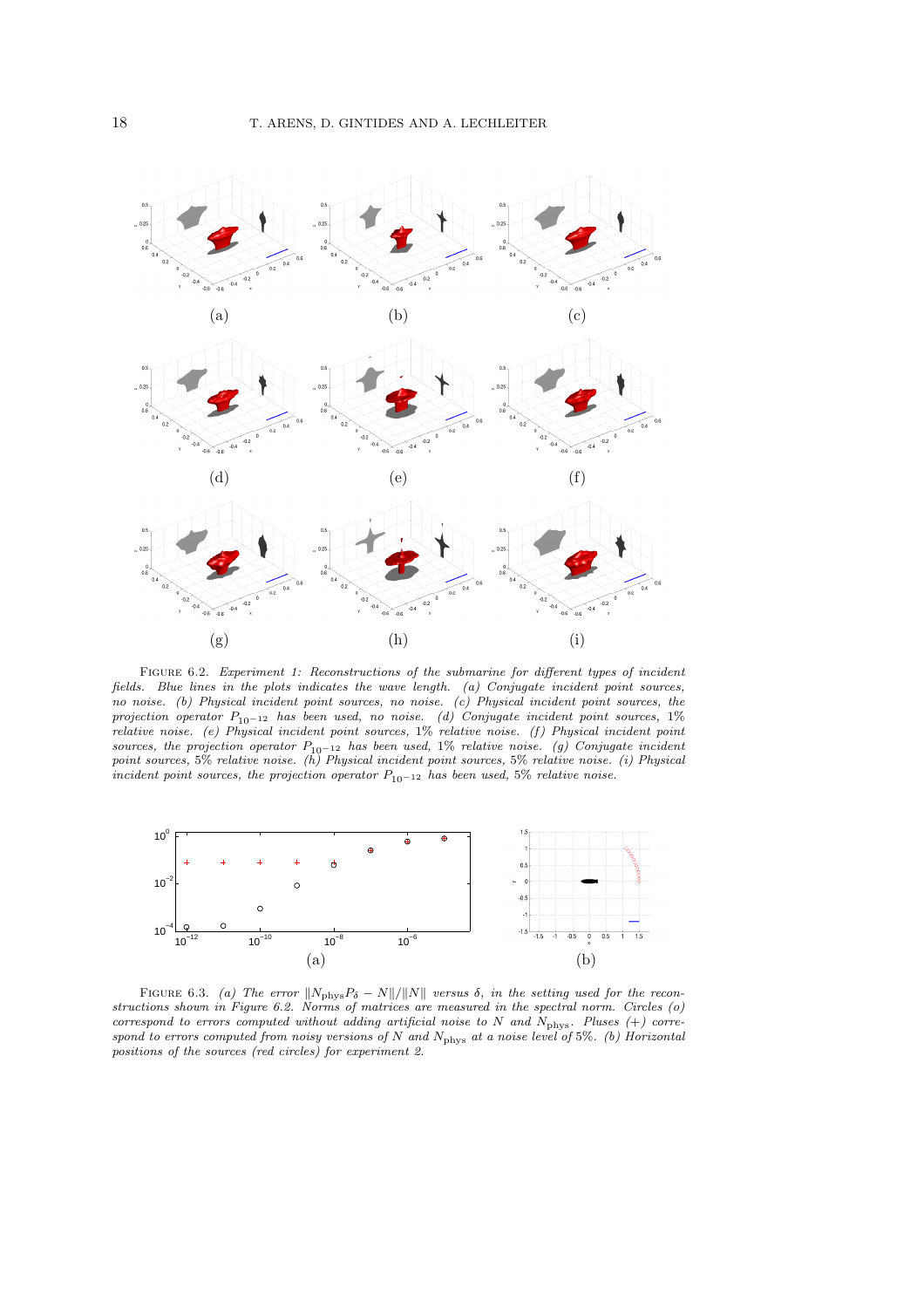

Figure 6.4. *Experiment 2: Reconstructions of the submarine from limited aperture data (1/8 horizontal aperture). Blue lines in the plots indicates the wave length. (a) Conjugate incident point sources, no noise. (b) Conjugate incident point sources,* 1% *relative noise. (c) Conjugate incident point sources,* 5% *relative noise. (d) Physical incident point sources, no noise. (e) Physical incident point sources,* 1% *relative noise. (f) Physical incident point sources,* 5% *relative noise.*

Figure 6.5(e) and (f) show reconstructions for a relative noise level of 5 percent that clearly separate the two objects. In all reconstructions of this experiment the cylinder where the contrast q equals 5 appears to be larger compared to the one where  $q = 2$ .

#### REFERENCES

- [1] D. Ahluwalia and J. Keller, *Exact and asymptotic representations of the sound field in a stratified ocean*, in Wave Propagation and Underwater Acoustics, Springer, Berlin, 1977.
- [2] T. Arens, D. Gintides, and A. Lechleiter, *Variational formulations for scattering in a 3-dimensional acoustic waveguide*, Math. Meth. Appl. Sci., 31 (2008), pp. 821–847.
- [3] T. ARENS AND A. KIRSCH, *The Factorization Method in inverse scattering from periodic structures*, Inverse Problems, 19 (2003), pp. 1195–1211.
- [4] A.-S. Bonnet-Bendhia and F. Starling, *Guided waves by electromagnetic gratings and non-uniqueness examples for the diffraction problem*, Math. Meth. Appl. Sci., 17 (1994), pp. 305–338.
- [5] L. Bourgeois, C. Chambeyron, and S. Kusiak, *Locating an obstacle in a 3d finite depth ocean using the convex scattering support*, J. Comp. Appl. Math., 204 (2007), pp. 387–399.
- [6] L. BOURGEOIS AND E. LUNÉVILLE, *The linear sampling method in a waveguide: a modal formulation*, Inverse Problems, 24 (2008), p. 015018.
- [7] J. Buchanan, R. Gilbert, A. Wirgin, and Y. Xu, *Marine Acoustics: Direct and Inverse Problems*, SIAM, Philadelphia, 2004.
- [8] P. Cummings and X. Feng, *Sharp regularity coefficient estimates for complex-valued acoutic and elastic Helmholtz equations*, Math. Models Math. Appl. Sci., 16 (2005), pp. 139–160.
- [9] S. Dediu and J. R. McLaughlin, *Recovering inhomogeneities in a waveguide using eigensystem decomposition*, Inverse Problems, 22 (2006), pp. 1227–1246.
- [10] R. Gilbert, M. Wirby, and Y. Xu, *Determination of a buried object in a two-layered shallow ocean*, J. of Computational Acoustics, 9 (2001), pp. 1025–1037.
- [11] R. Gilbert and Y. Xu, *Dense sets and the projection theorem for acoustic waves in a homogeneous finite depth ocean*, Math. Meth. in the Appl. Sci., 12 (1989), pp. 67–76.
- [12] I. C. GOHBERG AND M. G. KREĬN, *Introduction to the theory of linear nonselfadjoint operators*, vol. 18 of Transl. Math. Monographs, American Mathematical Society, 1969.